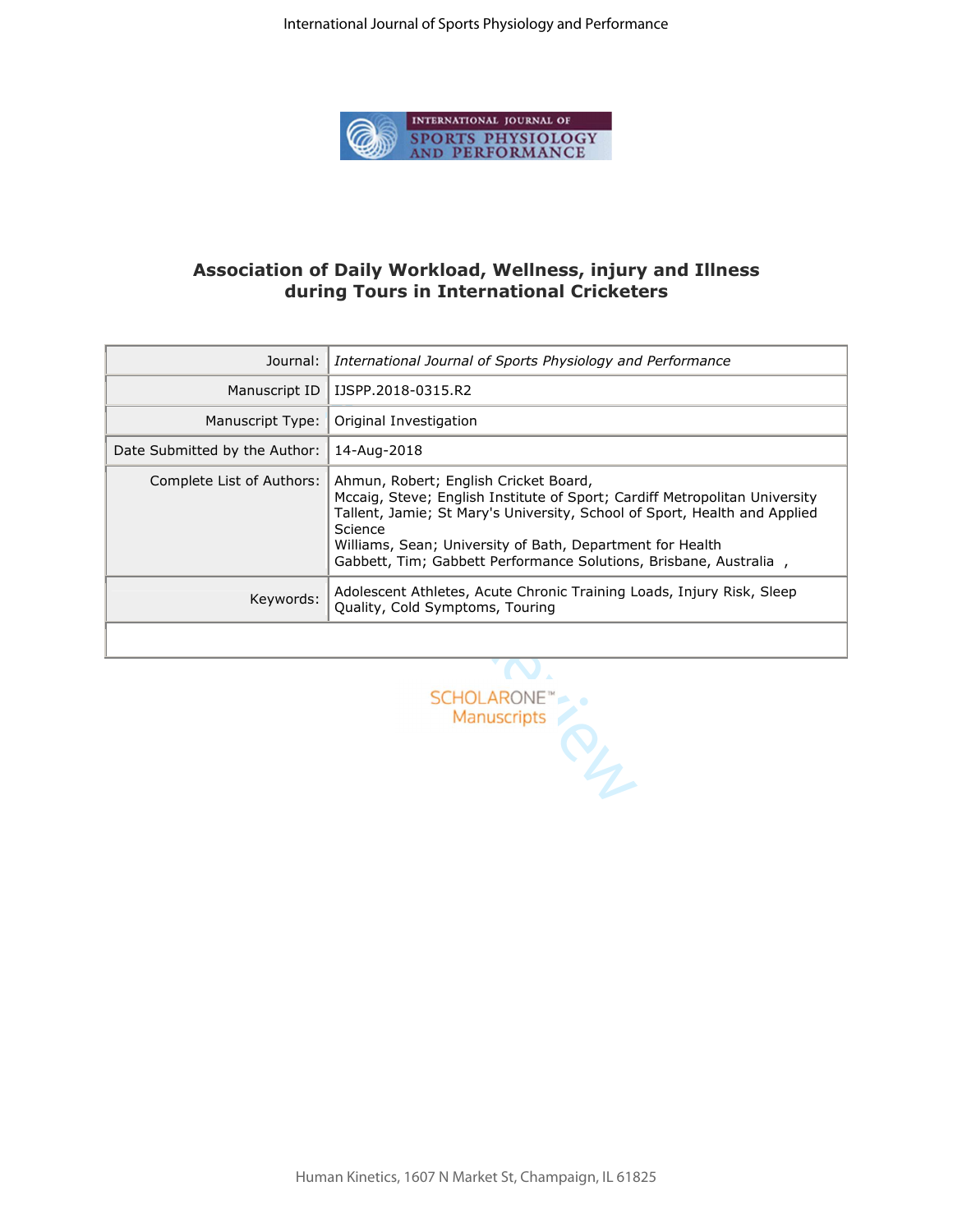**Association of Daily Workload, Wellness, Injury and Illness during Tours in International Cricketers** 

<sup>1</sup> Robert Ahmun, <sup>1,2,7</sup>Steve McCaig, <sup>3</sup>Jamie Tallent, <sup>4</sup> Sean Williams, <sup>5,6</sup>Tim Gabbett,

<sup>1</sup>England and Wales Cricket Board, Leicestershire, UK

<sup>2</sup>English Institute of Sport, Loughborough University, Loughborough,

 $3$ School of Sport Health and Applied Science, St Mary's University, Twickenham, UK

<sup>4</sup>Department for Health, University of Bath, Bath, UK

<sup>5</sup>Gabbett Performance Solutions, Brisbane, Australia

<sup>6</sup>Institute for Resilient Regions, University of Southern Queensland, Ipswich, Australia

 $^7$  School of Sports Science, Cardiff Metropolitan University, Cardiff, UK

IL-SOUL **Running Head:** Workload and Illness associated with Touring Teams **Submission Type:** Original Investigation

# **Address for Correspondence:**

National Cricket Performance Centre Loughborough University Leicestershire UK LE11 3TU Tel: 01509 228664 Fax: 01509 453718 Email: rob.ahmun@ecb.co.uk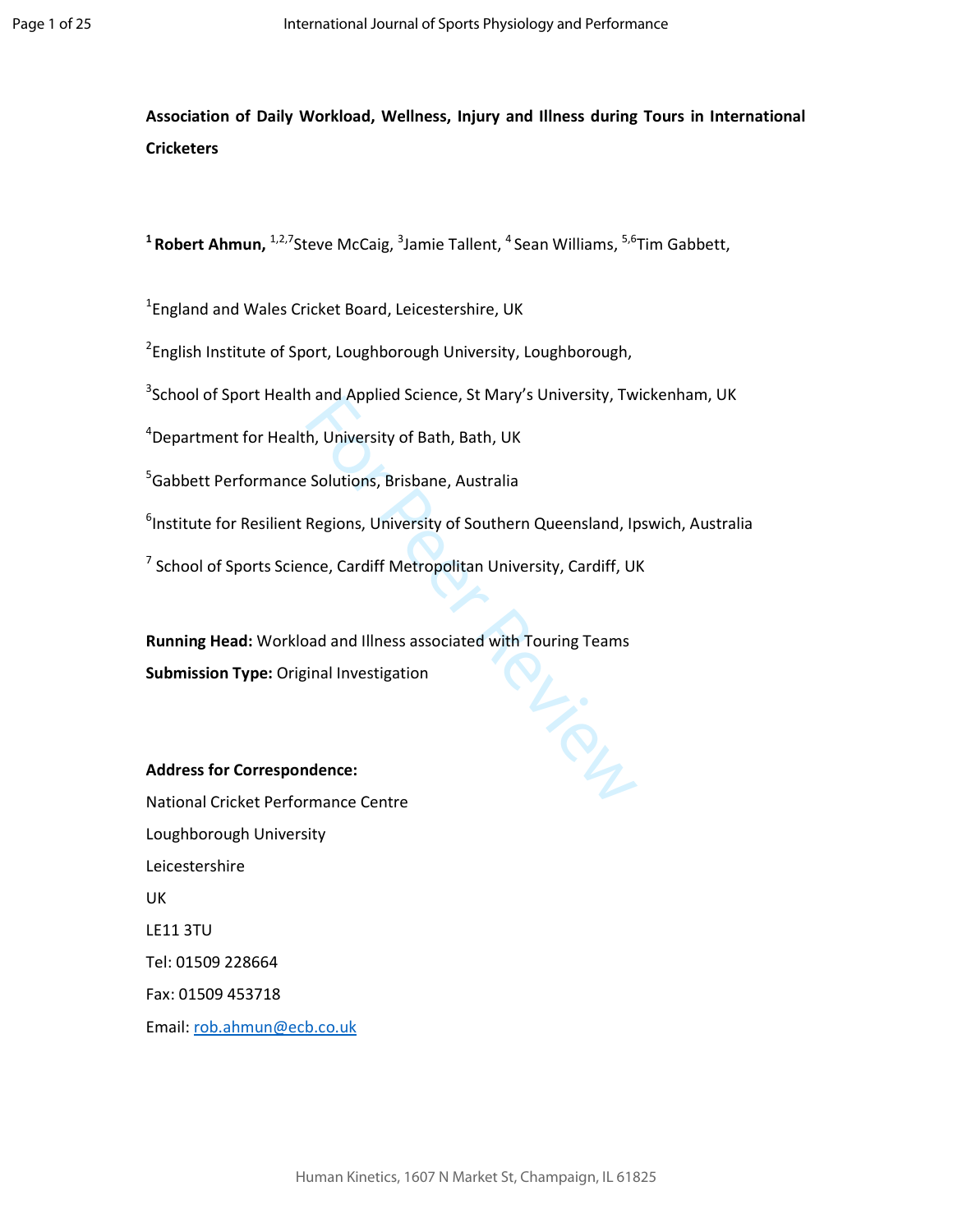### 1 **ABSTRACT**

R) were independently modelled as fixed efferent week, a high 3-day workload was significally (Relative Risk [RR] = 2.51; CI = 1.70 to 3.70). ociated with an increased risk of injury (RR =  $\frac{1}{2}$  in the load injury rel 2 **Purpose:** To examine the relationship between player internal workloads, daily wellness 3 monitoring, injury and illness in a group of elite adolescent cricketers during overseas 4 competitions. **Methods:** Thirty-nine male international adolescent cricketers (17.5 ±0.8 yr) 5 took part in the study. Data was collected over five tours across a three-year period (2014- 6 2016). Measures of wellness were recorded, and daily training loads calculated using 7 session-rating of perceived exertion. The injury and illness status of each member of the 8 squad was recorded daily. Acute and chronic workloads were calculated using three days 9 and fourteen days moving averages**.** Acute workloads, chronic workloads, and acute chronic 10 workload ratios (ACWR) were independently modelled as fixed effects predictor variables. 11 **Results:** In the subsequent week, a high 3-day workload was significantly associated with an 12 increased risk of injury (Relative Risk [RR] = 2.51; CI = 1.70 to 3.70). Similarly, a high 14-day 13 workload was also associated with an increased risk of injury (RR = 1.48; CI = 1.01 to 2.70). 14 Individual differences in the load injury relationship were also found. No clear relationship 15 between the ACWR and injury risk was found, but high chronic workloads combined with a 16 high or low ACWR showed an increase probability of injury compared to moderate chronic 17 workloads. There were also trends for sleep quality and cold symptoms worsening the week 18 before an injury occurred. **Conclusion**: Although there is significant individual variation, 19 short term high workloads and changing in wellness status appear to be associated with 20 injury risk.

 21 22 23 **Key Words:** Cricket, Workloads, Injury, Wellness 24 25 26 27 28 29 30 31 32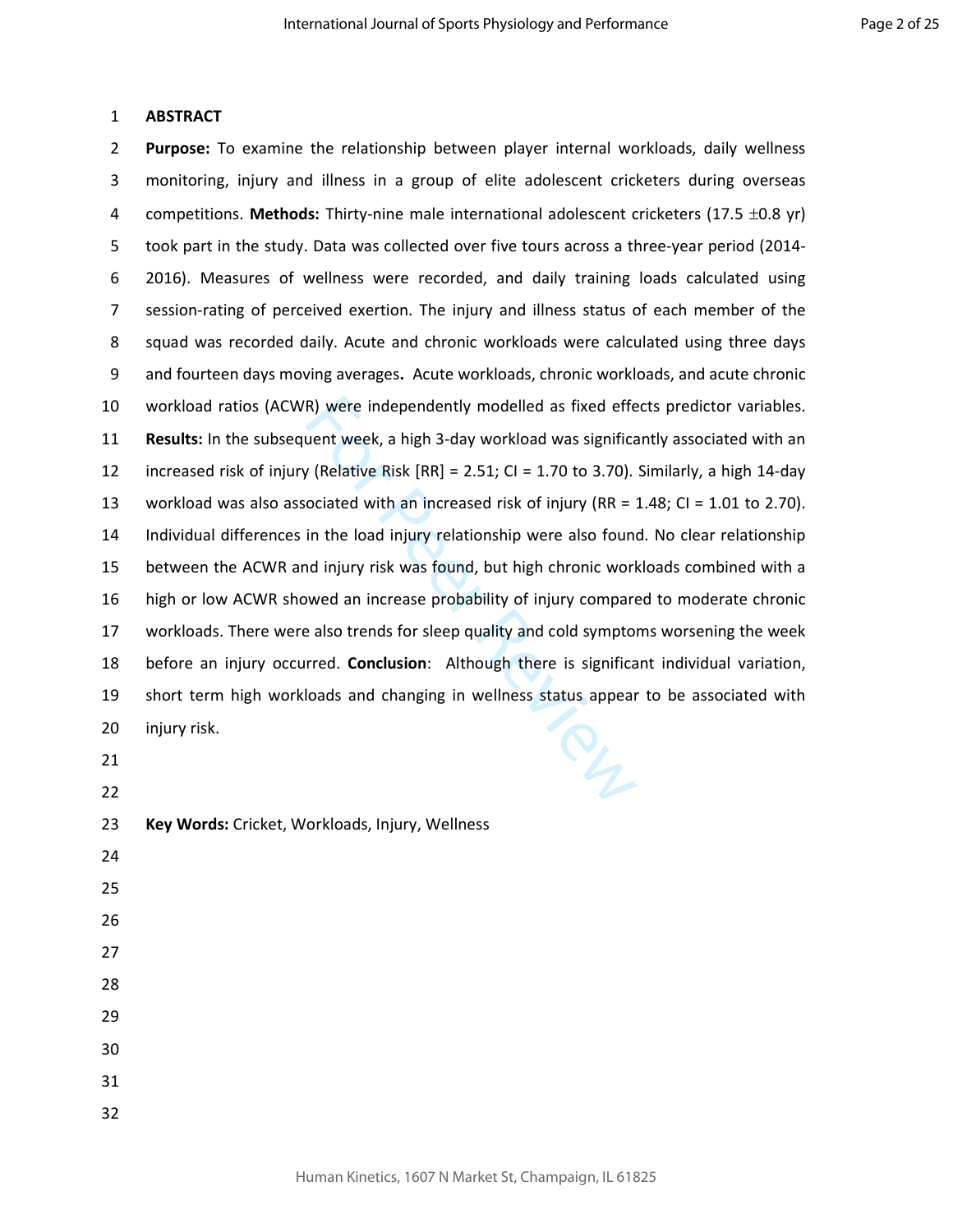33

#### 34 **INTRODUCTION**

35 It is well established that injury rates can influence the success of a team  $^1$  and consequently 36 managing loads appear to be an essential part of reducing injury risk. Training loads 37 comprise of both internal and external loads. External load relates to the amount of work 38 completed, whilst internal loads are a measure of the relative physiological strain. This 39 relationship is crucial in determining the stress and adaptive response  $2$ . Furthermore, the 40 arate of loading is a critical factor in influencing performance and injury factor  $3$ . If loads are 41 applied in a moderate and progressive manner, they may be protective against injury <sup>2</sup>. No 42 single marker can be used to accurately predict when an athlete enters a maladaptive state, 43 so a combination of both internal and external load measures, specific to the nature of the 44 sport, is recommended  $3,4$ .

45

ised to accurately predict when an athlete enterpth internal and external load measures, specintly and  $3^{3,4}$ .<br>
use of global positioning system (GPS) to reconsect fast bowling is predominantly measured use ecently balls 46 Despite the increased use of global positioning system (GPS) to record load in the literature  $17<sup>5</sup>$ , external load of cricket fast bowling is predominantly measured using the number of balls 48 bowled  $6,7$ . However, recently balls bowled has been shown to inadequately capture the cost 49 of fast bowling  $8$ . Consequently a hybrid of the session-rating of perceived exertion (sRPE)  $9$ , 50 TRIMP and balls bowled has been used to model injury risk in cricket. Hulin, Gabbett, 51 Blanch, Chapman, Bailey, Orchard  $10$  was the first to investigate this specifically in cricket 52 and combined both external (balls bowled) and internal load data (sRPE x duration) to 53 model injury risk in fast bowlers. Despite a significant relationship between acute (1-week) 54 external workloads and increased injury risk in the current week, no relationships were 55 demonstrated between sRPE's and injury risk in the current or subsequent week. However, 56 when both the external and internal acute workload exceeded chronic (4-week rolling 57 average) workload, resulting in an acute chronic workload ratio (ACWR) of >2.0, the relative 58 risk of fast bowling injury was 3.3 to 4.5 times greater. As balls bowled does not appear to 59 accurately reflect external workload  $^8$ , internal workloads may be more strongly associated 60 with injury as it encompasses all aspects of training and competition.

61

62 It is also highlighted that progressively higher workloads may serve as a protective 63 mechanism against injury  $^{10}$ . Unfortunately, progressive sequenced training to develop high 64 chronic training loads is not always feasible, particularly in adolescent cricket where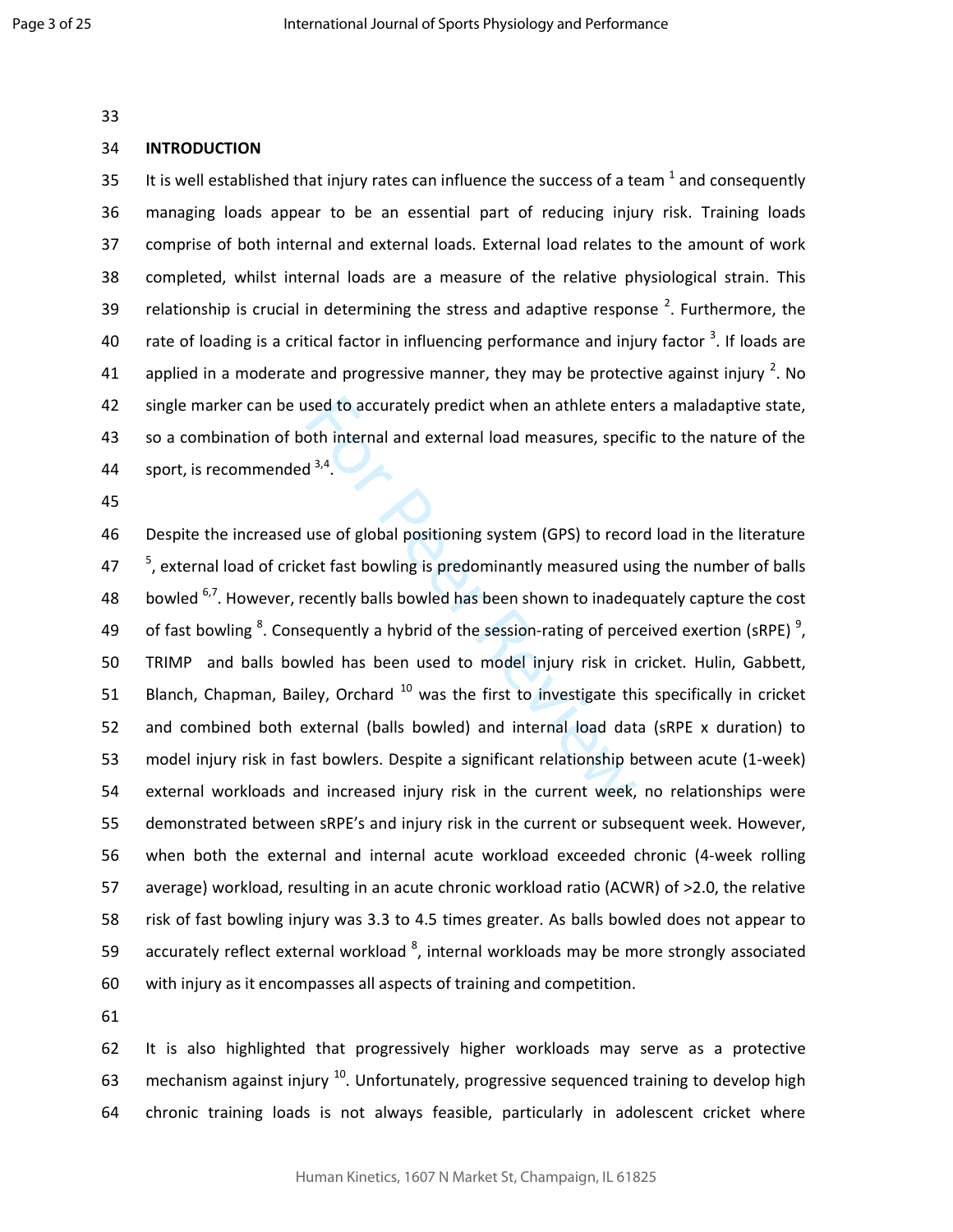Existed that touring would also be associated we<br>view has highlighted the large quantity of self in sport  $^{15}$ . However, despite this review the<br>conclusive. Therefore, the aim of this study<br>internal workloads, daily wel 65 overseas tours occur out of season. The nature of touring results in intensive training 66 periods followed by a congested fixture period. These, intensive training periods have led to 67 an increase catabolic environment during the competition period  $11$ . Whilst an increased 68 catabolic environment does not necessarily directly influence performance, it can indicate 69 the ability of the athletes to tolerate training load  $^{12}$ . Short duration tours have resulted in 70 an increased injury risk in many other sports  $13,14$  although it is unclear if cricket has similar 71 traits. Even though a significant amount of a cricketer's career is spent touring various 72 countries, the effect this has on injury risk is unknown. As less recovery between days of 73 bowling has been shown to increase the risk of injury in young  $(14.7 + 1.4$  years) fast 74 bowlers  $<sup>6</sup>$ , it is hypothesised that touring would also be associated with a high risk of injury.</sup> 75 A recent systematic review has highlighted the large quantity of self-reported measures of 76 wellness that are used in sport  $^{15}$ . However, despite this review the relationship with injury 77 and well-being is inconclusive. Therefore, the aim of this study was to examine the 78 relationship between internal workloads, daily wellness scores, injury and illness in a group 79 of elite adolescent cricketers during overseas competitions.

80

81 METHODS

82 Participants

83 The sample comprised 39 male adolescent cricketers (17.5  $\pm$  0.8 y) who were selected to 84 play international age group cricket. Data were collected over five tours across a three-year 85 period (2014-2016). Tour duration varied from 18 to 30 days with a mean tour duration of 86 24+5 days. Of the five tours, 26% of the participants ( $n = 10$ ) played one tour, 53% ( $n = 20$ ) 87 played two tours and 21% ( $n = 8$ ) played three tours – equating to 1862 training days. Data 88 were collected as a part of the routine practices throughout the tour season to which all 89 players had consented  $16$ . The project was approved by St Mary's University Ethics 90 Committee in the spirit of the Helsinki Declaration.

91

92 Wellness Data

93 Subjective measures of wellness were recorded each morning at breakfast using a five-point 94 scale for sleep quality and duration, muscle soreness, cold symptoms and mood with lower 95 scores being indicative of reduced wellness  $17$ .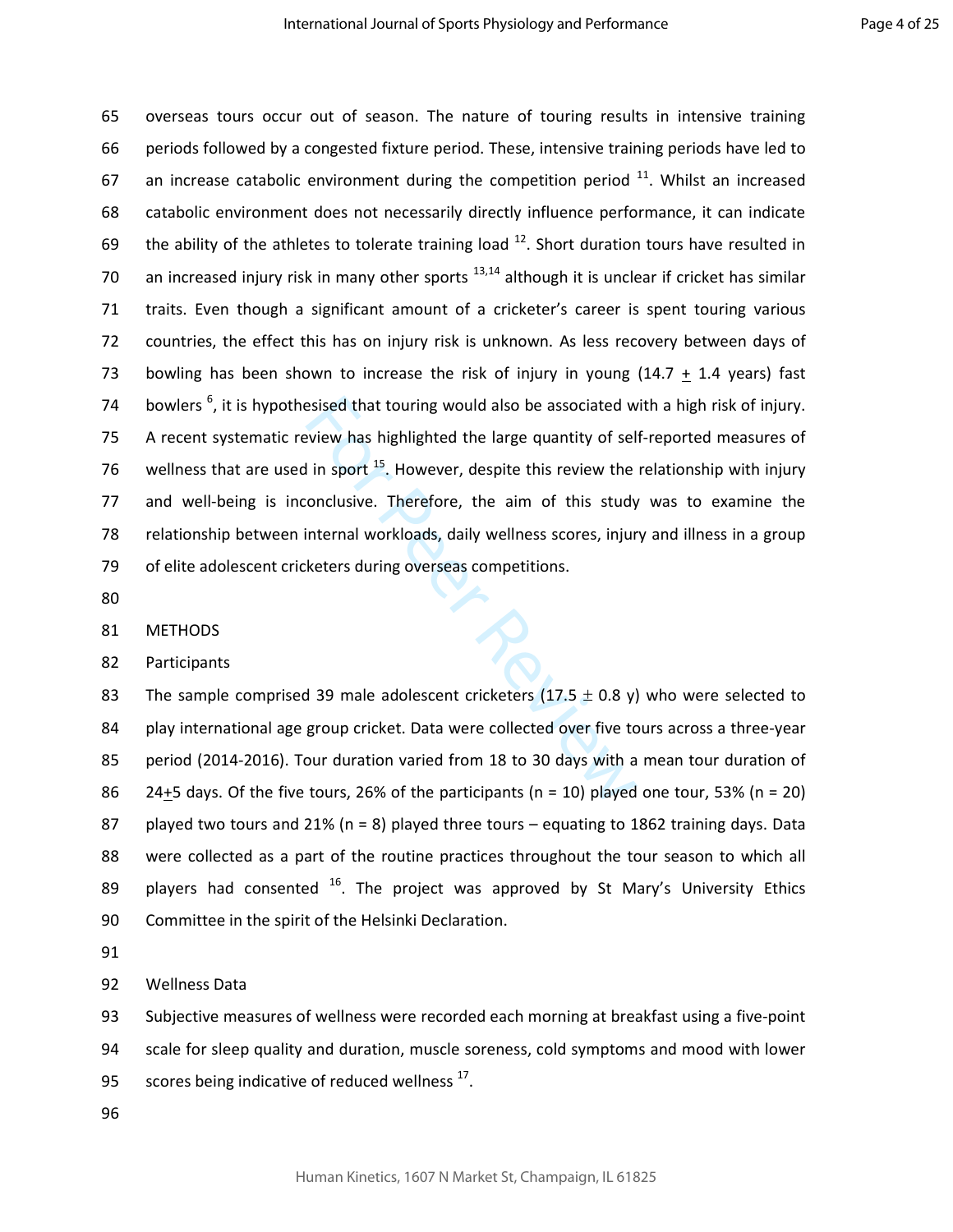97 Internal Workload

98 Players were asked to provide a subjective rating of perceived exertion (RPE) using a 10- 99 point rating scale <sup>9</sup>. The intensity of all sessions (games, cricket training and strength and 100 conditioning) were recorded within 30 mins of completing the session. Daily training loads 101 were then calculated by multiplying session RPE by session duration (min).

102

103 Injury Data Collection

was the programme physiotherapist for the d<br>defined as any day where the squad was toge<br>day. For each programme day the squad physion<br>nember of the squad on a specifically designed<br>nd illness, as used in the current study, 104 The programme's physiotherapist collected the data throughout the course of the study and 105 the same practitioner was the programme physiotherapist for the duration of the study. A 106 programme day was defined as any day where the squad was together, be it for a match, 107 training, rest or travel day. For each programme day the squad physiotherapist recorded the 108 injury status of each member of the squad on a specifically designed spreadsheet. A broader 109 definition of injury and illness, as used in the current study, provides a more complete 110 picture of the true burden of injury and illness than a time loss definition of injury and 111 illness. The recent international injury consensus statement on injury surveillance<sup>18</sup> in 112 cricket updated its definition of a cricket injury to include medical attention conditions and 113 our paper is consistent with this consensus statement. Each player's injury status was 114 recorded as being either:

- 115 1. Fully available for training and matches, with no injury or illness
- 116 2. Fully available for training and matches, but with an injury or illness
- 117 3. Available for selection in a major match, but with modified activity due to injury or 118 illness

119 4. Unavailable for selection in a major match due to injury or illness

120 Non time-loss injuries were category 2 and 3 and time-loss injuries were category 4. All new 121 injuries, as well as any pre-existing injuries players carried into the programme were 122 reported. It was possible for a player to have multiple injuries or illness at any one time e.g.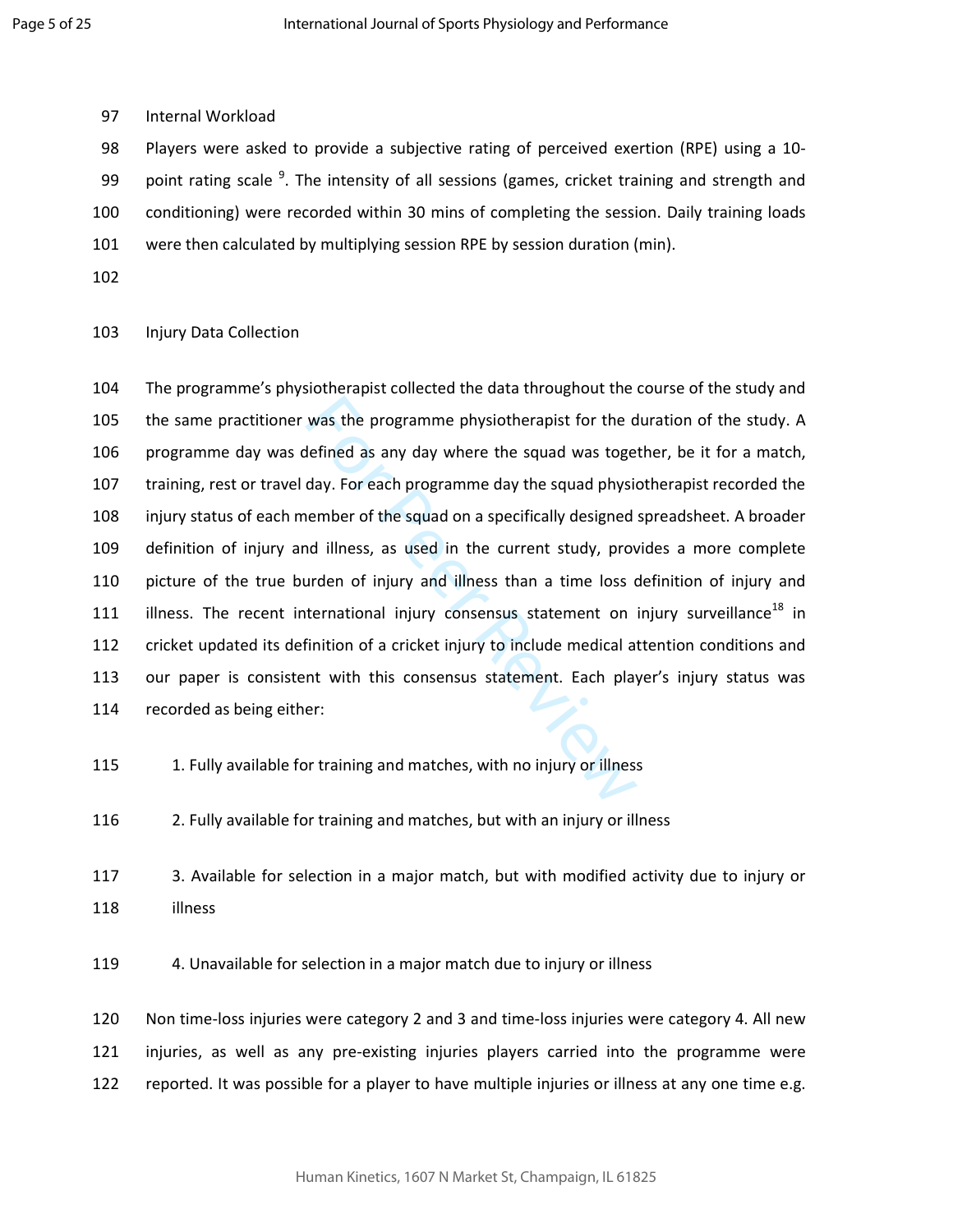123 they may have a medical condition while being treated for a musculoskeletal condition or 124 they may have two or more musculoskeletal conditions requiring management at the same 125 time.

126 A change in injury status occurred when a player's injury status changed from one to 127 another e.g. a player sustained a hamstring strain and was unavailable for selection 128 (category 4), but the previous day they were fully available with no injury or illness (category 129 1). Only injury status changes where the players' condition worsened i.e. they required 130 increasing medical attention or activity/participation restriction; were included for analysis. 131 This was a negative injury status change. This occurred when their injury status category 132 number increased and was considered a negative status change.

rijury status change. This occurred when their<br>was considered a negative status change.<br>ess, the squad physiotherapist also recorded<br>location of injury, diagnosis based on the<br>10 (OSICS10)  $^{19}$  and the number of program 133 For each injury or illness, the squad physiotherapist also recorded the players skill group, 134 the side, region and location of injury, diagnosis based on the Orchard sports injury 135 classification system 10 (OSICS10)<sup>19</sup> and the number of programme days spent in each 136 injury status category. In addition, the mode of injury onset, activity at the time of onset and 137 whether it occurred on a match or non-match day was recorded as well. Skill group was 138 defined as per the international consensus statement guidelines  $^{18}$ , with players classed as 139 either batsman, pace bowlers, slow bowlers or wicketkeepers. The mode of onset followed 140 the consensus statement guidelines (Orchard, Ranson, Olivier et al, 2016), and was defined 141 as either sudden onset, impact (blow or contact), gradual onset, insidious or illness. Sudden 142 onset injuries comprised non-impact muscle strains and ligament sprains e.g. an ulnar 143 collateral ligament sprain during a one-off throw. Impact injuries occurred because of 144 contact with another player or object e.g. a contusion due to being hit by the ball. A gradual 145 onset injury was where the condition developed over time e.g. a rotator cuff tendinopathy 146 from repetitive throwing. An insidious onset was where there was no identifiable activity 147 associated with a musculo-skeletal injury. Illness was any medical condition not associated 148 with the other four mechanisms.

149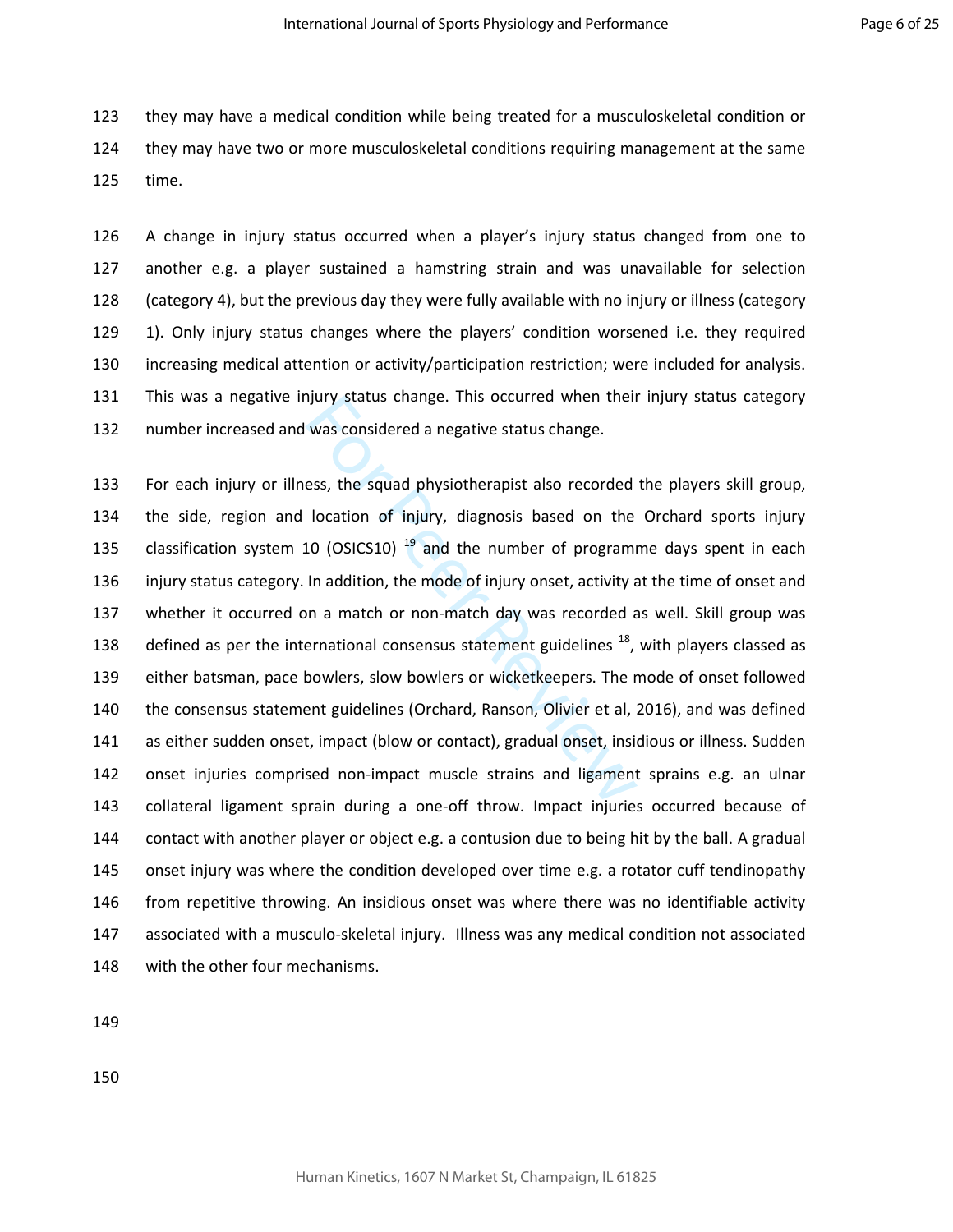151

### 152 Data Analysis

153 'Programme' exposure was calculated by multiplying the number of players in each squad 154 during each day of the programme by the number of programme days, using the following 155 formula:

Programme player days  $\,=\,($  daily squad size  $x$  number of days on programme)

- 156
- 157 Statistical Analysis

**Example 18 and 18 and 18 and 18 and 18 and 18 and 18 and 18 and 18 and 18 and 18 and 18 and 18 and 18 and 18 and 18 and 18 and 18 and 18 and 18 and 18 and 18 and 18 and 18 and 18 and 18 and 18 and 18 and 18 and 18 and 18** 158 All estimations were made using the lme4 package with R (version 3.3.1, R Foundation for 159 Statistical Computing, Vienna, Austria). Acute and chronic workloads were calculated using 160 exponentially-weighted moving averages with time constants of three days and fourteen 161 days, respectively  $^{20}$ . These time frames were chosen to reflect the 'tour' format of the 162 competitions analyzed (i.e., 18 to 30 day tours with limited chronic loading) and because 163 exponentially-weighted moving averages have shown stronger relationships with injury risk 164 than the usual one and four week rolling periods  $21$ . Uncoupled ACWR were calculated by 165 reporting acute workloads (i.e., fatigue) as a proportion of chronic workloads (i.e., fitness) 166  $^{\frac{10}{2}}$ , such that acute load periods were not included in the calculation of chronic load  $^{22}$ . 167 Within-individual Z-scores were calculated for each player using the following formula:

168 (individual player's score – individual player's average)/individual player's standard 169 deviation; a Z-score is the number of standard deviations the response is above or below 170 the mean of the distribution.

171 A generalized linear mixed-effects model (GLMM) was used to model the association 172 between workloads and injury risk in the subsequent week. This mixed effects model was 173 selected for its ability to account for repeated measurements, and to explore individual 174 responses between workloads and injury risk. Acute workloads, chronic workloads, and 175 ACWR were independently modelled as fixed effects predictor variables. In addition, the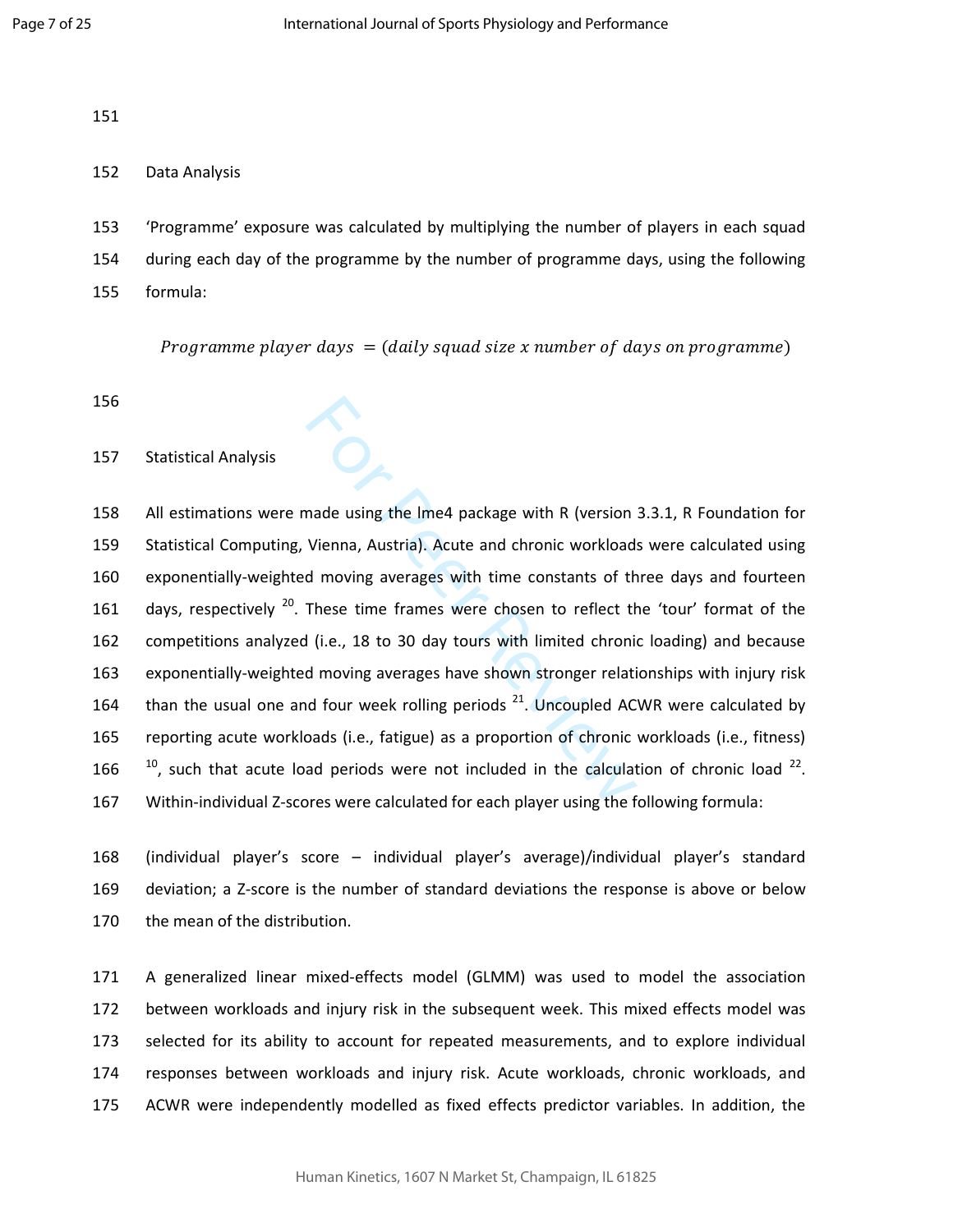176 interaction between ACWR and both acute and chronic workloads was assessed by including 177 multiplicative terms in the model. Random effects were athlete identity (differences 178 between athletes' mean injury risk), athlete  $\times$  tour (variability within athletes between 179 tours), and the residual. If assessment of a quadratic trend between the workload measure 180 and injury risk was significant ( $P \le 0.05$ ), the measure was split into tertiles for analysis, with 181 the lowest load range being the reference group. Otherwise, linear effects for continuous 182 predictor variables were evaluated as the change in relative injury risk (RR) associated with a 183 two standard deviation increase in the workload or wellness measure (representing the 184 change associated with a 'typically low' versus a 'typically high' value of the predictor)  $^{23}$ . 185 The odds ratios obtained from the GLMM model were therefore converted to RR in order to 186 interpret their magnitude  $24$ . The RR represents the change in injury risk associated with 187 changes in the investigated load or wellness variables. A RR of 1.0 represents no change in 188 risk of injury, whilst values of 0.5 and 2.0 would represent a halving or doubling of injury 189 risk, respectively.

ed from the GLMM model were therefore convude <sup>24</sup>. The RR represents the change in inju<br>gated load or wellness variables. A RR of 1.0 r<br>alues of 0.5 and 2.0 would represent a halvin<br>alues of 0.5 and 2.0 would represent a 190 Magnitude-based inferences were used to provide an interpretation of the real-world 191 relevance of the outcomes  $^{25}$ . The smallest important increase in injury risk was a RR of 1.11, 192 and the smallest important decrease in risk was  $0.90<sup>25</sup>$ . An effect was deemed unclear if the 193 chance that the true value was beneficial was >25%, with odds of benefit relative to odds of 194 harm (odds ratio) of <66. Otherwise, the effect was deemed clear, and was qualified with a 195 probabilistic term using the following scale: <0.5%, most unlikely; 0.5-5%, very unlikely; 5- 196 25%, unlikely; 25-75%, possible; 75-95%, likely; 95-99.5%, very likely; >99.5%, most likely  $^{26}$ . 197 The *r2glmm* package was used to determine whether model fit was significantly improved 198 when using GLMM in comparison with a logistic regression model (which does not account 199 for repeated measurements or individual variations in responses).

200 RESULTS

201 Thirty-nine players were involved in 1862 programme days during the study. There were 98 202 injuries in 38 players that resulted in 130 negative injury status changes on 125 different 203 programme days. Only 17 (13.1%) of these changes resulted in the player being unavailable 204 for match selection (category 4). On average players had a negative injury status change 205 every 14.3 days. In most negative status changes (53.1%) players went from being fully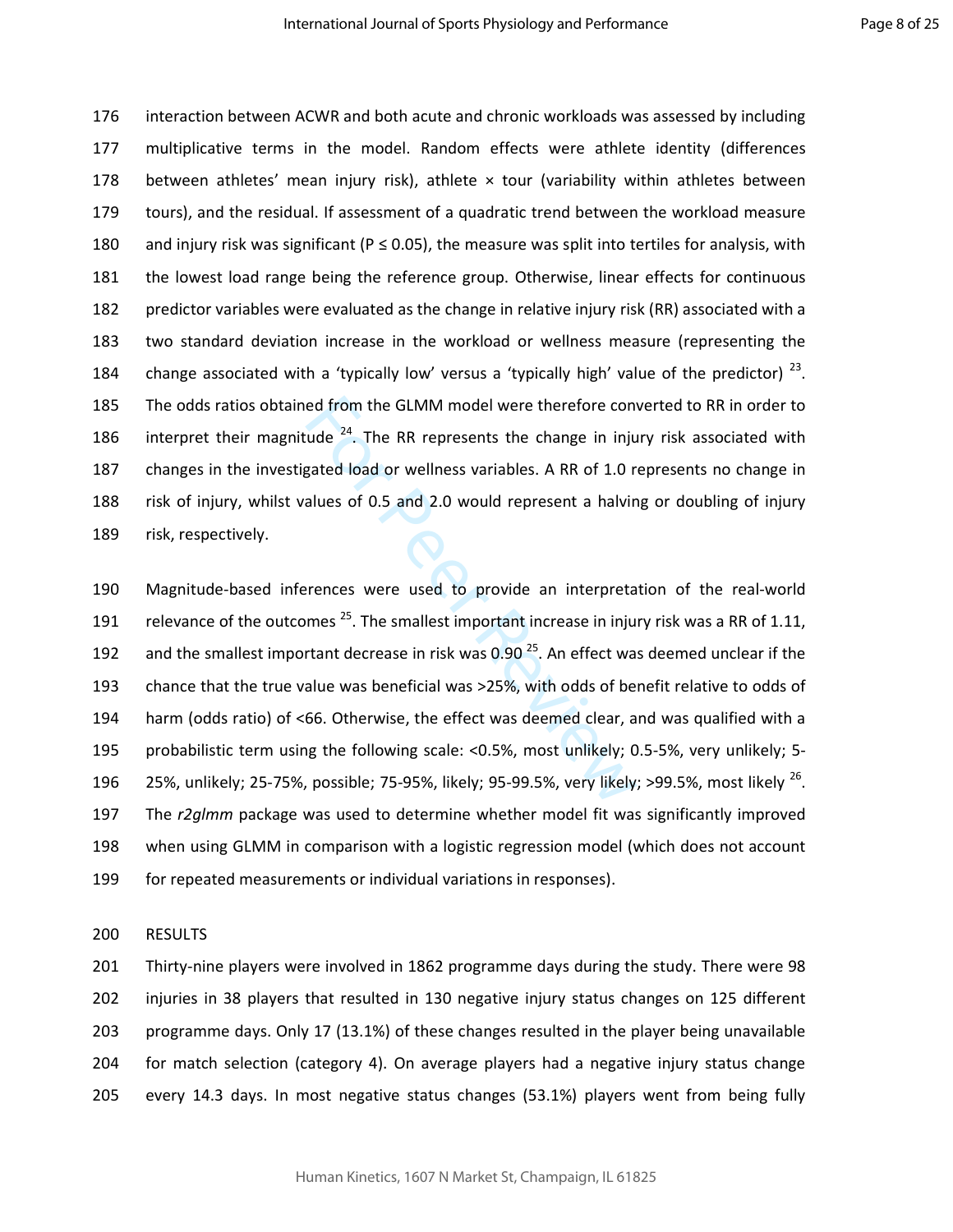| 206 | available to receiving medical attention (change status from category 1 to 2), the next most         |
|-----|------------------------------------------------------------------------------------------------------|
| 207 | common status changes were from fully available to modified activity (category 1 to 3) with          |
| 208 | 20% of all changes; and from medical attention to modified activity (category 2 to 3) with           |
| 209 | 13.8% of all changes. Sixteen pace bowlers accounted for 43.7% of all programme days and             |
| 210 | 46.9% of all negative status changes, nine spin bowlers accounted for 24.9% of programme             |
| 211 | days and 26.9% of all changes, nine batsmen accounted for 19.8% of programme days and                |
| 212 | 15.4% of all changes and five wicketkeepers accounted for 11.6% of programme days and                |
| 213 | 10.8% of all changes. Compared to pace bowlers $(RR = 1.00$ (ref)), wicket keepers and               |
| 214 | batsmen had a lower overall risk of injury (RR = $0.56$ ; CI = $0.29$ to 1.08), whilst the inference |
| 215 | for spin bowlers was unclear (RR: 0.70, CI = $0.31$ to 1.57).                                        |
| 216 |                                                                                                      |
| 217 | ****Insert Table 1 here****                                                                          |
| 218 |                                                                                                      |
| 219 | Wellness and Injury Risk                                                                             |
| 220 | No relationship was found between wellness scores and injury risk in the subsequent week,            |
| 221 | although there were trends for sleep quality and cold symptoms to worsen the week before             |
| 222 | an injury occurred (Table 1).                                                                        |
| 223 |                                                                                                      |
| 224 | ****Insert Table 2 here****                                                                          |
| 225 |                                                                                                      |
| 226 | <b>Acute and Chronic Workloads</b>                                                                   |
| 227 | In the subsequent week, a high (>0.35) 3-day workload z-score was significantly associated           |
| 228 | with an increased risk of injury (RR = 2.51; CI = 1.70 to 3.70; likelihood range >99.5%, most        |
| 229 | likely), compared with medium (-0.45 to 0.35) and low (<-0.45) workload z-scores (Table 2).          |
| 230 | The predicted probability of injury increased from 6% to 11% as 3-day workload increased             |
| 231 | from medium to high categories. This is in comparison to overall risk of pace bowlers (RR $=$        |
| 232 | 1.00 (ref)), wicket keepers and batsmen (RR = $0.56$ ; Cl = $0.29$ to 1.08), spin bowlers (RR:       |
| 233 | $0.70$ , CI = 0.31 to 1.57).                                                                         |
| 234 |                                                                                                      |
| 235 | ****Insert Table 3 here****                                                                          |
| 236 |                                                                                                      |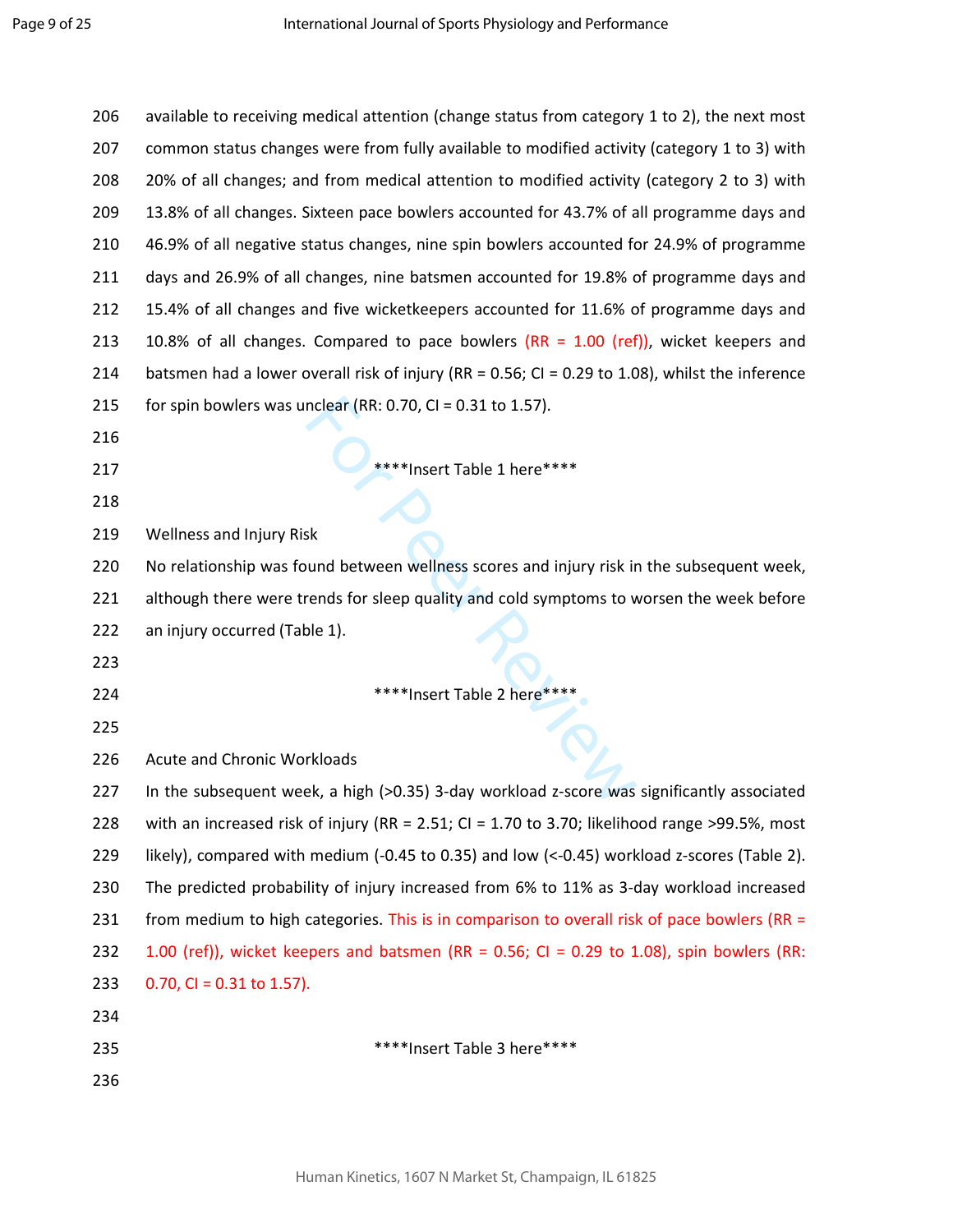| 237 | A high (>0.67) 14-day workload z-score was also associated with an increased risk of injury    |
|-----|------------------------------------------------------------------------------------------------|
| 238 | $(RR = 1.48; C = 1.01$ to 2.70; likelihood range 75-95%, likely), compared with medium (-0.45  |
| 239 | to 0.35) and low (<-0.45) workload z-scores (Table 3). The predicted probability of injury     |
| 240 | increased from 8% to 13% as 14-day workload increased from medium to high categories.          |
| 241 |                                                                                                |
| 242 | ****Insert Table 4 here****                                                                    |
| 243 |                                                                                                |
| 244 | The ACWR was not clearly associated with injury risk (Table 4). Both acute and chronic         |
| 245 | workloads were independently associated with injury risk in a linear fashion (Figure 1), with  |
| 246 | 2 standard deviation increases in both predictors (620 AU and 538 AU, respectively)            |
| 247 | associated with substantial increases in injury risk (Acute: RR: 1.82, CI = 1.34 - 2.47, most  |
| 248 | likely harmful; Chronic: RR: 2.22, CI: 1.56 - 3.15, most likely harmful).                      |
| 249 |                                                                                                |
| 250 | ****Insert Figure 1 here****                                                                   |
| 251 | $\boldsymbol{\mathsf{N}}_{\blacktriangle}$                                                     |
| 252 |                                                                                                |
| 253 | Additionally, there was a clear interaction effect between ACWR categories and chronic         |
| 254 | workloads (Figure 2), such that the effect of increasing chronic workloads on injury risk was  |
| 255 | substantially higher in the 'low' and 'high' ACWR categories, compared to the 'moderate'       |
| 256 | ACWR category. There was no interaction effect observed between ACWR and acute                 |
| 257 | workloads ( $P = 0.30$ ).                                                                      |
| 258 | ****Insert Figure 2 here****                                                                   |
| 259 |                                                                                                |
| 260 | There was a substantial improvement in model fit when random effects were included in          |
| 261 | the model (logistic regression model $R^2$ = 10%, GLMM model $R^2$ = 27%, P<0.001). Therefore, |
| 262 | individual differences in workload-injury relationships were evident. Figure 3 displays the    |
| 263 | relationship between chronic workloads and injury risk in the subsequent week for each         |
| 264 | individual in the analysis, as estimated via the GLMM.                                         |
| 265 |                                                                                                |
| 266 | ****Insert Figure 3 here****                                                                   |
| 267 |                                                                                                |
| 268 |                                                                                                |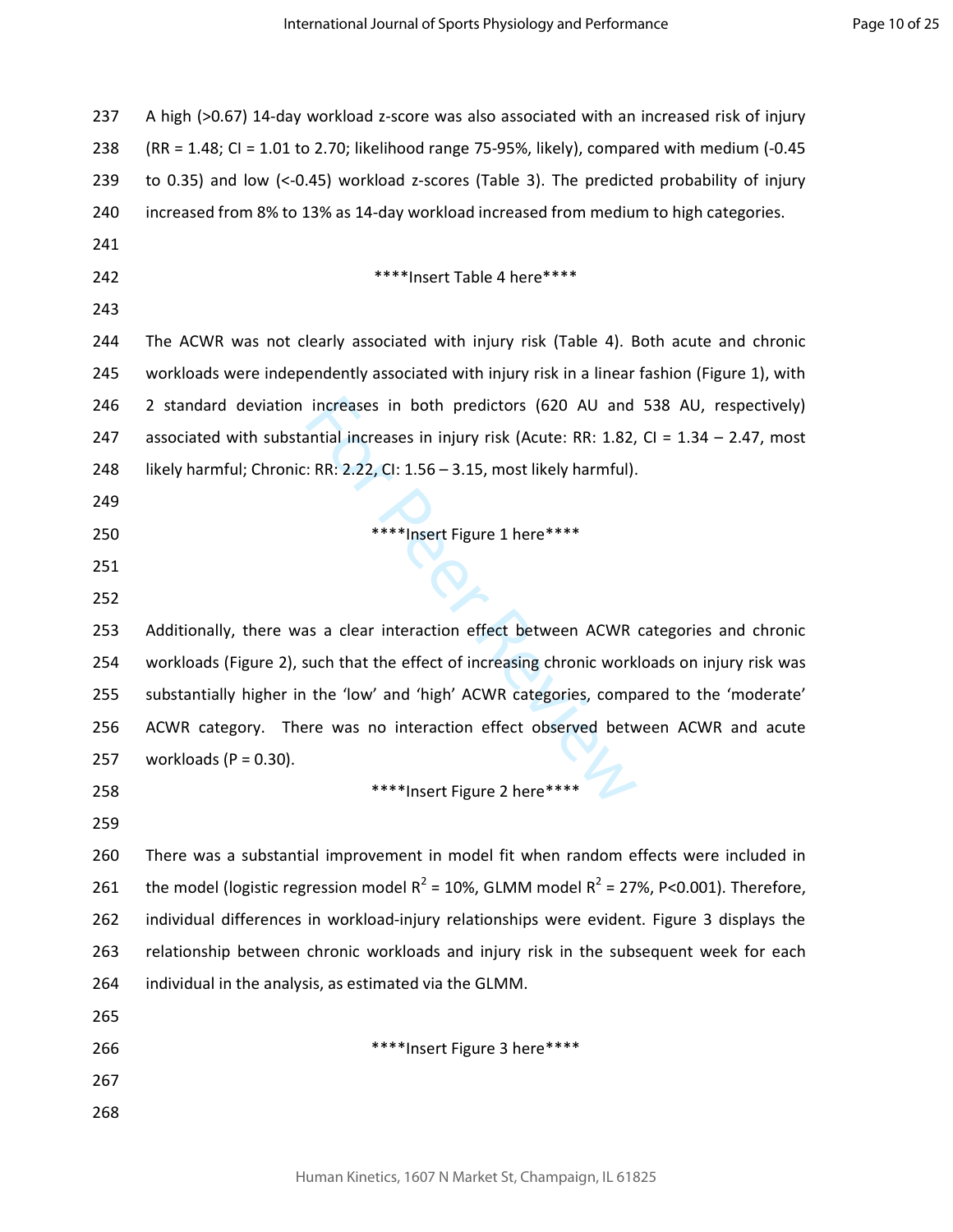#### 269 DISCUSSION

270 This is the first study to establish specific workload thresholds for adolescent cricketers and 271 also non-fast bowlers. The study had numerous key findings. Firstly, high short-term (3 days) 272 workloads (>2125 AU) or a high 14 day workload (>7212 AU) were also associated with an 273 increased injury risk. Secondly, high chronic loads combined with a high or low ACWR 274 increases the probability of injury compared to moderate chronic loads. Thirdly, individual 275 differences in injury risk was also demonstrated between players. Finally, sleep quality and 276 cold symptoms showed a trend with injury risk.

277

r study show that high short-term workloads<br>jury. High workloads and increased injury risk<br>ne between sessions. Particularly during the e:<br>veen intensity and volume of training and<br>ndings are in-line with previous sports 278 The findings from our study show that high short-term workloads in cricket (>2125 AU) 279 increase the risk of injury. High workloads and increased injury risk may be a result of in-280 adequate recovery time between sessions. Particularly during the early days of touring, an 281 optimal balance between intensity and volume of training and recovery needs to be 282 implemented. These findings are in-line with previous sports such as rugby  $^{27}$  and football  $^{28}$ . 283 In contrast to our findings, previous work in cricket  $10$  has found no link between acute 284 internal workload measures and injury risk. One explanation for the difference could be the 285 age and experience of the players involved in the study. Hulin, Gabbett, Blanch, Chapman, 286 Bailey, Orchard  $^{10}$  used older (26 + 5 yr), more experienced cricketers who have had 287 exposure to higher chronic workloads compared to the younger (17.5 + 0.8 years) 288 adolescent cricketers in our study. Individuals with a greater physical training history or 289 greater physical attributes have also shown better tolerance to acute spikes in load better 290 than younger individuals  $^{29}$ . Therefore, the finding of greater injury risk with rapid acute 291 changes in load in adolescent cricketers may be expected. Conversely, older athletes appear 292 to be at greater risk of injuries at a given absolute training load than younger athletes  $30$ . 293 Whilst this appears to be a contradictory finding, there may be a 'sweet spot' for age, 294 physical qualities and training history where athletes can cope with acute spikes in training 295 loads. Other differences between the findings in this study may due to the classification or 296 change in injury states we used compared to time loss data  $^{10}$ . Our study also used a change 297 in injury status that is more reflective of current sporting practices.

298

299 The non-significant relationship between the ACWR and risk of injury or illness is in contrast 300 to previous work in senior cricket fast bowlers  $^{10}$  and elite adolescent cricketers  $^{31}$ . Our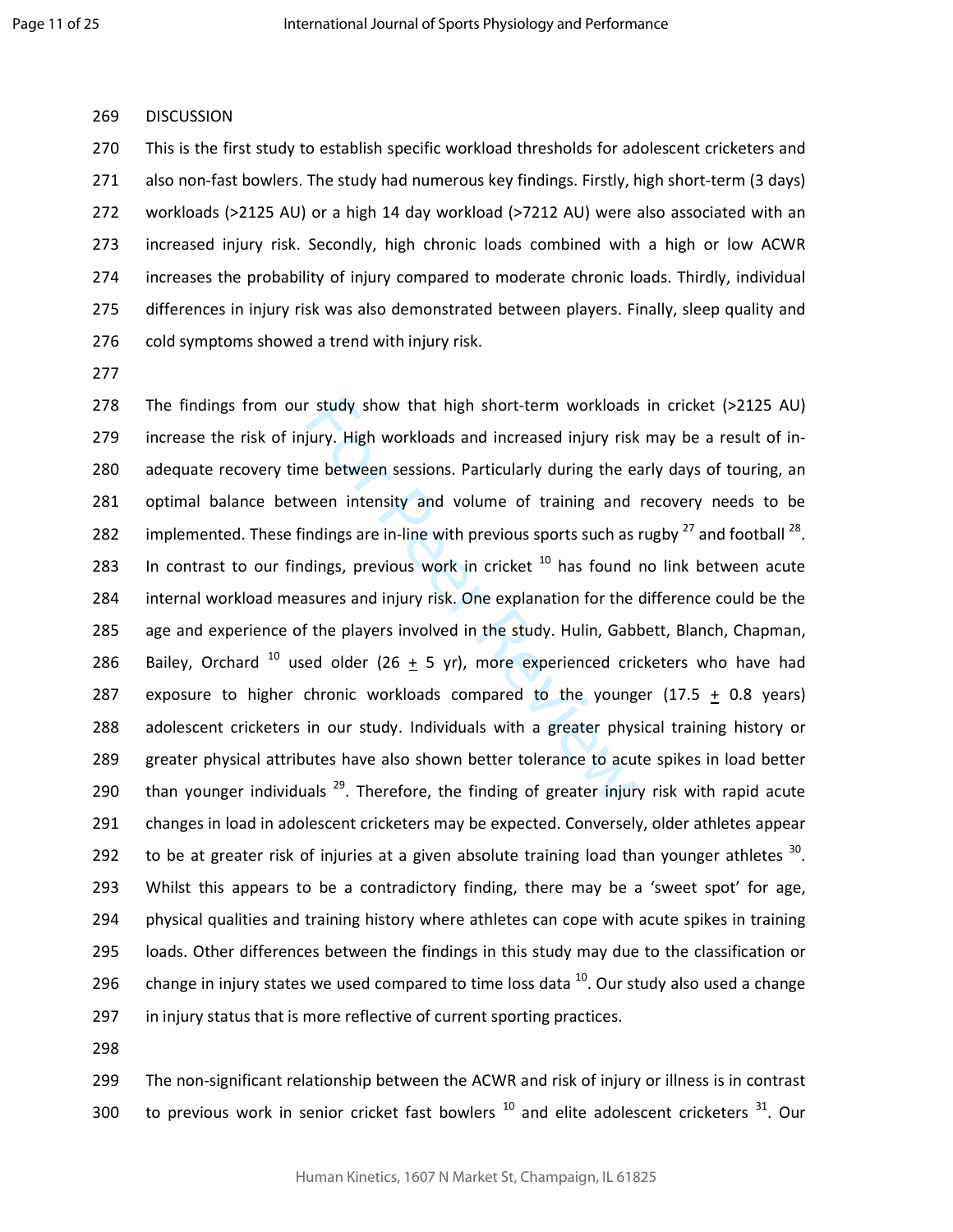301 findings uniquely show that high chronic loads combined with a high or low ACWR increases 302 the probability of injury compared to moderate chronic loads. Previously, higher chronic 303 workloads have shown to serve as an injury protective mechanism for acute spikes in 304 . workload  $32$ . Conversely, high chronic loads can be achieved safely so long as the ACWR is 305 not excessive. Despite being beyond the scope of this study, it seems essential that the 306 workload prior to touring is recorded. If players have accumulated large workloads before 307 touring then ensuring ACWR is not minimised or excessive would appear to reduce the risk 308 of injury.

309

in injury risk were also demonstrated betwee<br>g that athletes should understand individua<br>t individual load is often very difficult in a tear<br>g all players are below (>2125 AU) will reduce<br>indow has also been shown to be st 310 Individual differences in injury risk were also demonstrated between playing positions for 311 the first time showing that athletes should understand individual responses to chronic 312 workloads. Prescribing individual load is often very difficult in a team setting, but our data 313 suggests that ensuring all players are below (>2125 AU) will reduce the risk of injury. The 314 length of the acute window has also been shown to be strongly associated with injury  $^{33}$ . 315 Given that players do not have the opportunity to build chronic workloads prior to touring, 316 our study used time frames of 3 and 14 days for acute and chronic loading periods. Work 317 has predominantly used time frames of 7 and 28 days though there is evidence to suggest 318 that 6 and 21 days acute to chronic workload ratios is optimal for predicting injuries  $^{33}$ . 319 Consequently, it could be suggested that the 3 days used for the acute period in our study 320 was not long enough to see differences in ACWR.

321

322 A positive link between alterations in training load and subjective measures of well-being 323 has previously been established  $34,35$ . A recent systematic review  $15$  has highlighted that 324 subjective well-being measures respond consistently to stress imposed by training. Of 56 325 research articles, 85% favoured subjective measures when monitoring athlete load. 326 Negative changes in wellness measures have also been linked to increased risk of illness  $36$ . 327 although changes in wellness measures and risk of injury has received less attention  $37$ . The 328 result from our study showed no significant relationship between subjective measures and 329 injury and illness. A possible explanation for these findings may be the due to the scale 330 used. Our study used a 5-point scale where previous work has shown that a greater number 331 of points on a scale increases the sensitivity  $38$ . However, we did observe trends of reduced 332 sleep and self-reported cold symptoms in the week before an injury occurred. Recent work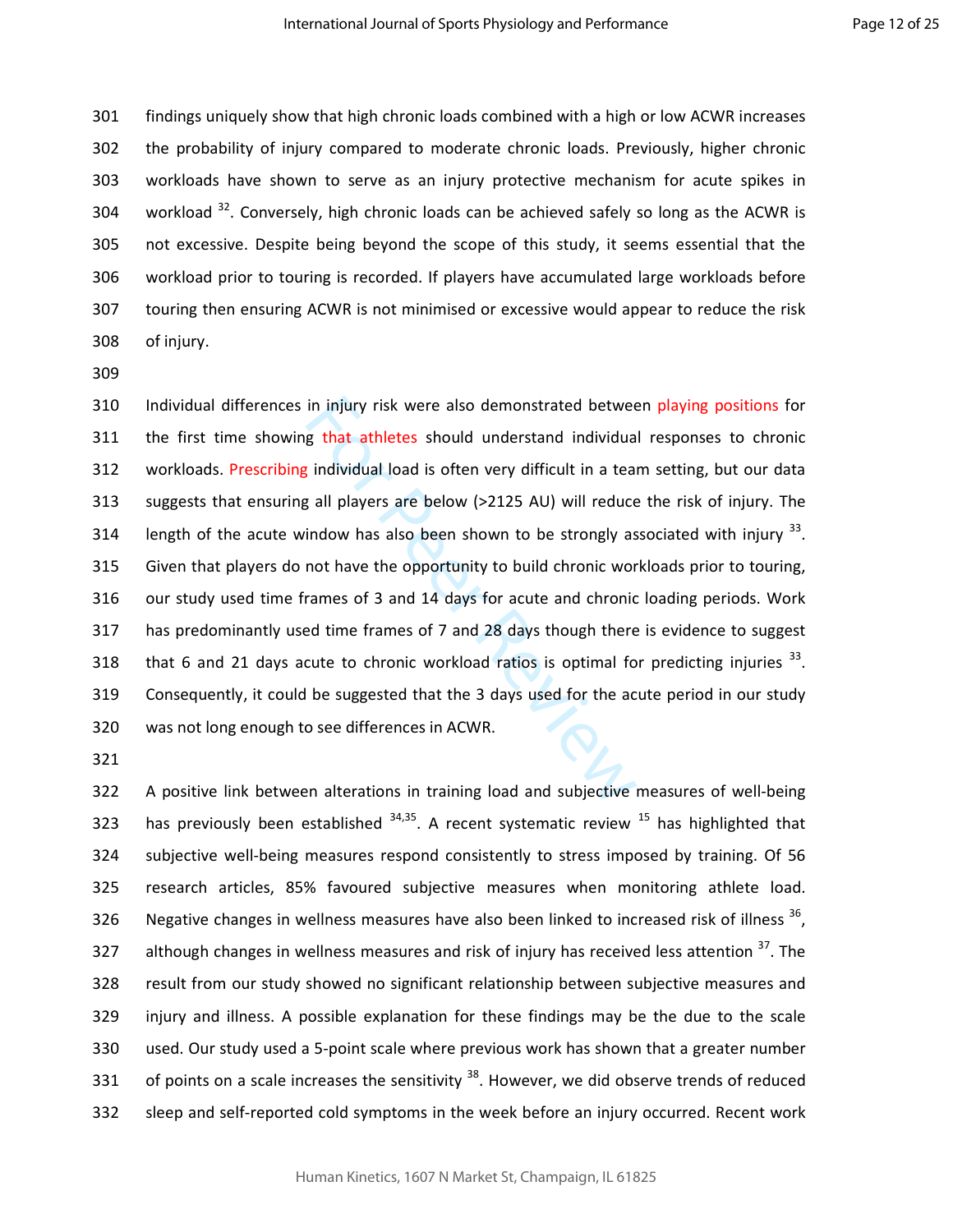333 by von Rosen, Frohm, Kottorp, Friden, Heijne  $37$  supports this notion and demonstrated that 334 in youth athletes, an increase in training load and intensity in addition to a decrease in sleep 335 volume significantly increased the risk of injury. With even modest sleep loss associated 336 with impairment of psychomotor performance  $39$  it appears logical that assessing sleep 337 volume and quality is a key subjective measure for reducing injury and illness risk.

338

### 339 LIMITATIONS

k should focus on the workloads preceding a to<br>nce. Subjective measures of wellness were a<br>ters made every attempt to ensure this was<br>layers, the nature of the touring environm<br>ere not performed in isolation. Finally, the 340 Although higher chronic workloads have been shown to be associated with a lower risk of 341 injury, it was not possible to quantify chronic training workloads in the period prior to tours. 342 Therefore, future work should focus on the workloads preceding a tour and the effects this 343 has on injury prevalence. Subjective measures of wellness were asked during breakfast. 344 Whilst the experimenters made every attempt to ensure this was performed away from 345 other coaches and players, the nature of the touring environment sometimes meant 346 wellness measures were not performed in isolation. Finally, the nature of cricket often 347 involves large periods of very low inactivity such as fielding in a match. This low RPE but long 348 duration can often cause excessively large TRMP values.

349

### 350 CONCLUSION

351 Collectively, these results demonstrate that in elite adolescent cricketers, high acute and/or 352 chronic internal workloads are significantly associated with an increased risk of injury. Rapid 353 increases in acute workloads >2125 AU are more closely associated with injury and illness 354 than ACWR assessed over 3 and 14 days respectively. High chronic loads combined with a 355 high or low ACWR increases the probability of injury compared to moderate chronic loads. 356 Therefore, practitioners should ensure individuals that accumulate large amounts of 357 workload have a moderate ACWR whilst touring. However, the injury risk appears to be an 358 individualised response. We have demonstrated for the first time that other cricket skill sets 359 (in addition to fast bowling) have injury risks associated with workloads. Although not 360 significant, measures of wellness, specifically sleep duration and self-reported cold 361 symptoms can be expected to worsen the week before an injury occurs.

362

363 PRACTICAL IMPLICATIONS: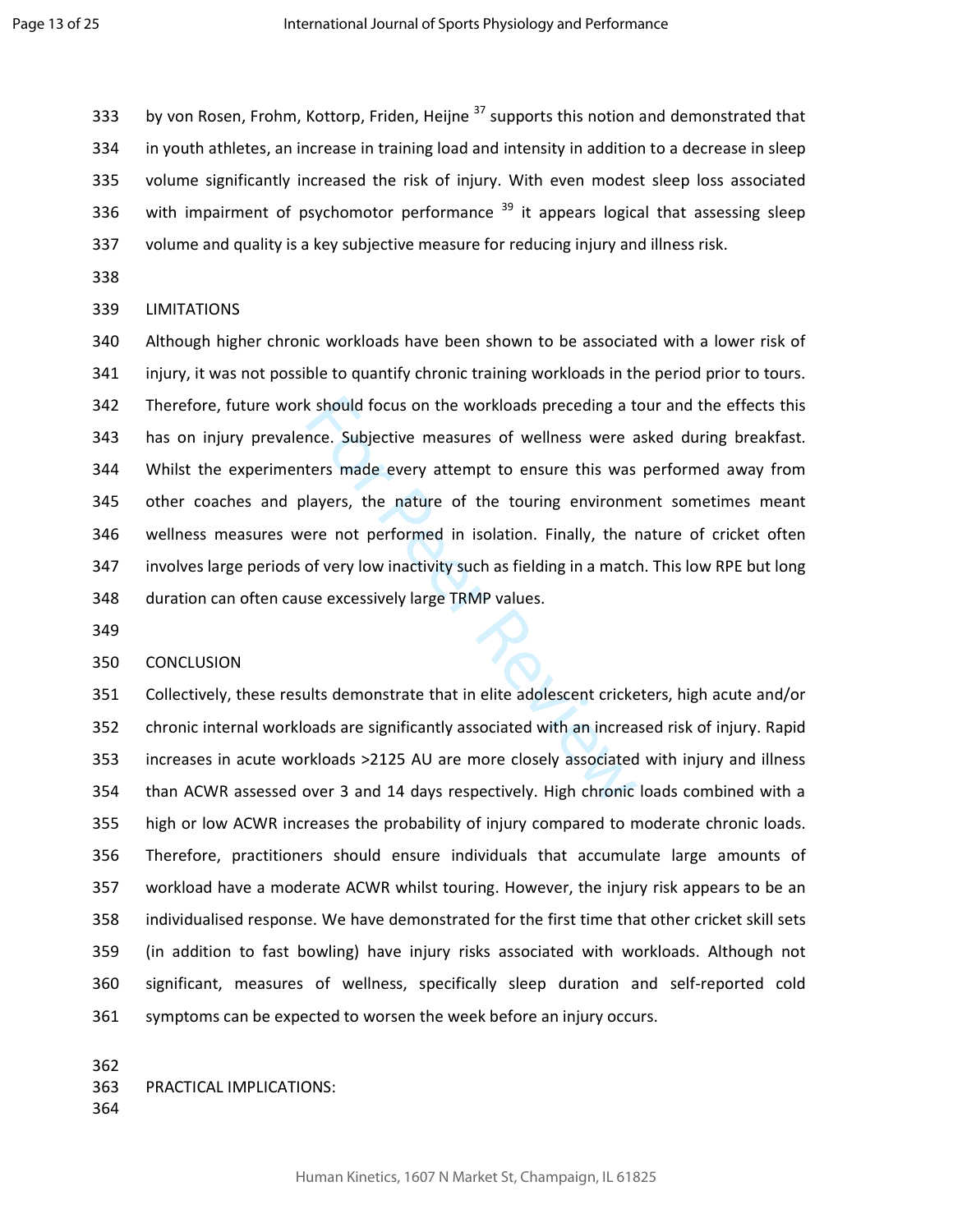- 365 The non-invasive and simple session-RPE method is useful for tracking training and 366 game loads and injury risk during elite adolescent cricket tours.
- 367 Coaches should avoid spike in workloads when chronic workloads are high or low.
- 368 Players appear to be at an increased risk of injury when they experience a high 3 day 369 cumulative load (≥2125 AU), though there are individual differences.
- For Inversion 370 • Although not significant, worsening sleep quality and self-reported cold symptoms 371 are possible subjective indicators of heightened injury risk in this population. These 372 measures warrant further investigation in larger studies in the future.
- 373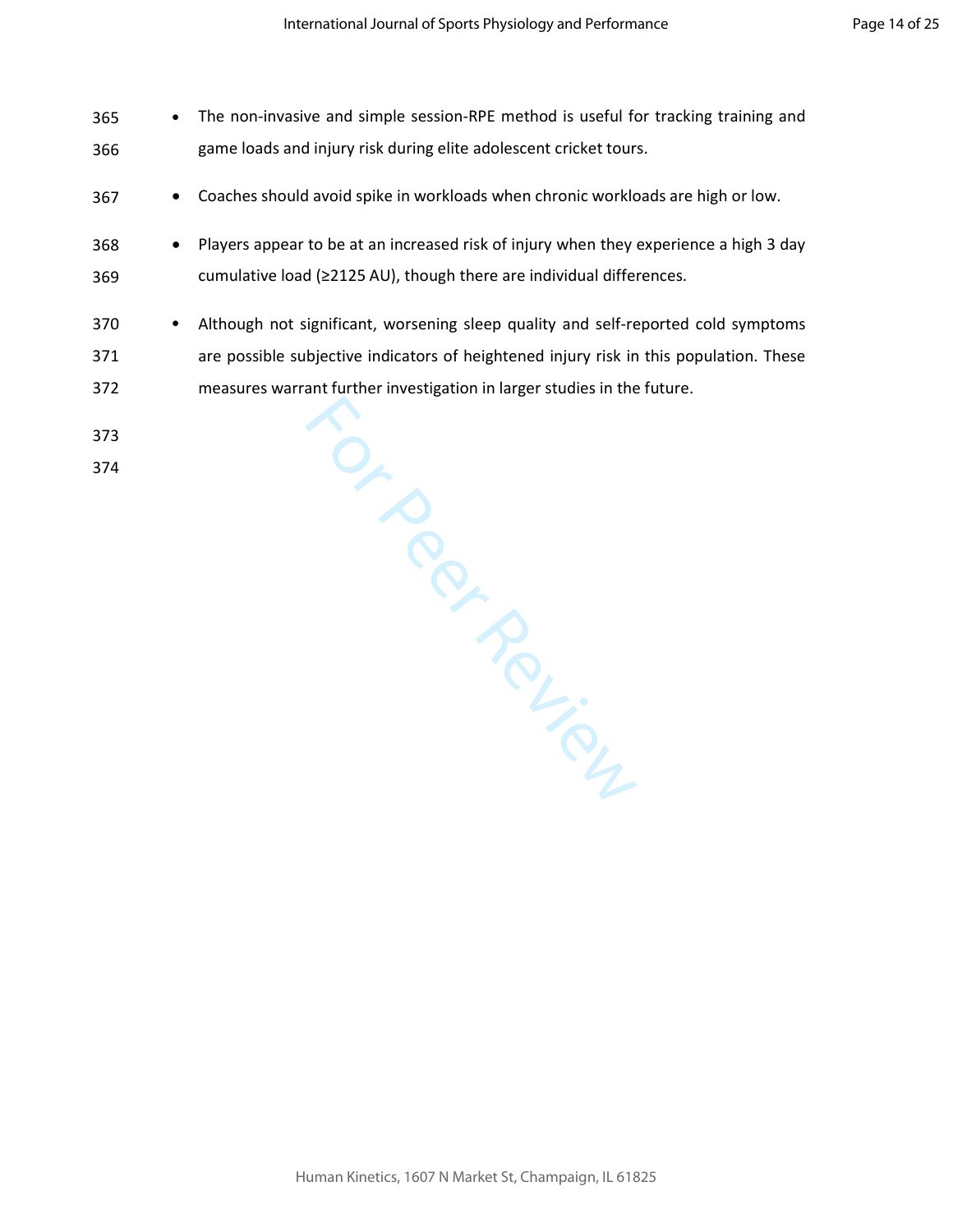### 375 **REFERENCE LIST**

- 377 1. Hagglund M, Walden M, Magnusson H, Kristenson K, Bengtsson H, Ekstrand J. 378 Injuries affect team performance negatively in professional football: an 11-year 379 follow-up of the UEFA Champions League injury study. *Br J Sports Med.*  380 2013;47(12):738-742.
- 381 2. Jones CM, Griffiths PC, Mellalieu SD. Training Load and Fatigue Marker Associations 382 with Injury and Illness: A Systematic Review of Longitudinal Studies. *Sports Med.*  383 2017;47(5):943-974.
- 384 3. Soligard T, Schwellnus M, Alonso JM, et al. How much is too much? (Part 1) 385 International Olympic Committee consensus statement on load in sport and risk of 386 injury. *Br J Sports Med.* 2016;50(17):1030-1041.
- 387 4. Vickery W, Dascombe B, Duffield R. The Association Between Internal and External 388 Measures of Training Load in Batsmen and Medium-Fast Bowlers During Net-Based 389 Cricket Training. *Int J Sports Physiol Perform.* 2017;12(2):247-253.
- 390 5. Petersen CJ, Pyne D, Dawson B, Portus M, Kellett A. Movement patterns in cricket 391 vary by both position and game format. *J Sports Sci.* 2010;28(1):45-52.
- 392 6. Dennis RJ, Finch CF, Farhart PJ. Is bowling workload a risk factor for injury to 393 Australian junior cricket fast bowlers? *Br J Sports Med.* 2005;39(11):843-846; 394 discussion 843-846.
- 395 7. Orchard JW, Blanch P, Paoloni J, et al. Cricket fast bowling workload patterns as risk 396 factors for tendon, muscle, bone and joint injuries. *Br J Sports Med.*  397 2015;49(16):1064-1068.
- raining Load in Batsmen and Medium-Fast Bov<br>
5. *Int J Sports Physiol Perform*. 2017;12(2):247-2<br>
rne D, Dawson B, Portus M, Kellett A. Movem<br>
solition and game format. *J Sports Sci.* 2010;28(1<br>
ch CF, Farhart PJ. Is bowl 398 8. Tallent J, Higgins M, Parker N, et al. Quantification of bowling workload and changes 399 in cognitive function in elite fast bowlers in training compared with twenty20 cricket. 400 *J Sports Med Phys Fitness.* 2017.
- 401 9. Foster C, Florhaug JA, Franklin J, et al. A new approach to monitoring exercise 402 training. *J Strength Cond Res.* 2001;15(1):109-115.
- 403 10. Hulin BT, Gabbett TJ, Blanch P, Chapman P, Bailey D, Orchard JW. Spikes in acute 404 workload are associated with increased injury risk in elite cricket fast bowlers. *Br J*  405 *Sports Med.* 2014;48(8):708-712.
- 406 11. McNamara DJ, Gabbett TJ, Naughton G, Farhart P, Chapman P. Training and 407 competition workloads and fatigue responses of elite junior cricket players. *Int J*  408 *Sports Physiol Perform.* 2013;8(5):517-526.
- 409 12. Frx AC, Kraemer WJ, Stone MH, Koziris LP, Thrush JT, Fleck SJ. Relationships 410 Between Serum Testosterone, Cortisol, and Weightlifting Performance. *Journal of*  411 *Strength and Condition Research.* 2000;14(3):338-343.
- 412 13. Carling C, McCall A, Le Gall F, Dupont G. The impact of short periods of match 413 congestion on injury risk and patterns in an elite football club. *Br J Sports Med.*  414 2016;50(12):764-768.
- 415 14. Dellal A, Lago-Penas C, Rey E, Chamari K, Orhant E. The effects of a congested fixture 416 period on physical performance, technical activity and injury rate during matches in 417 a professional soccer team. *Br J Sports Med.* 2015;49(6):390-394.
- 418 15. Saw AE, Main LC, Gastin PB. Monitoring the athlete training response: subjective 419 self-reported measures trump commonly used objective measures: a systematic 420 review. *Br J Sports Med.* 2016;50(5):281-291.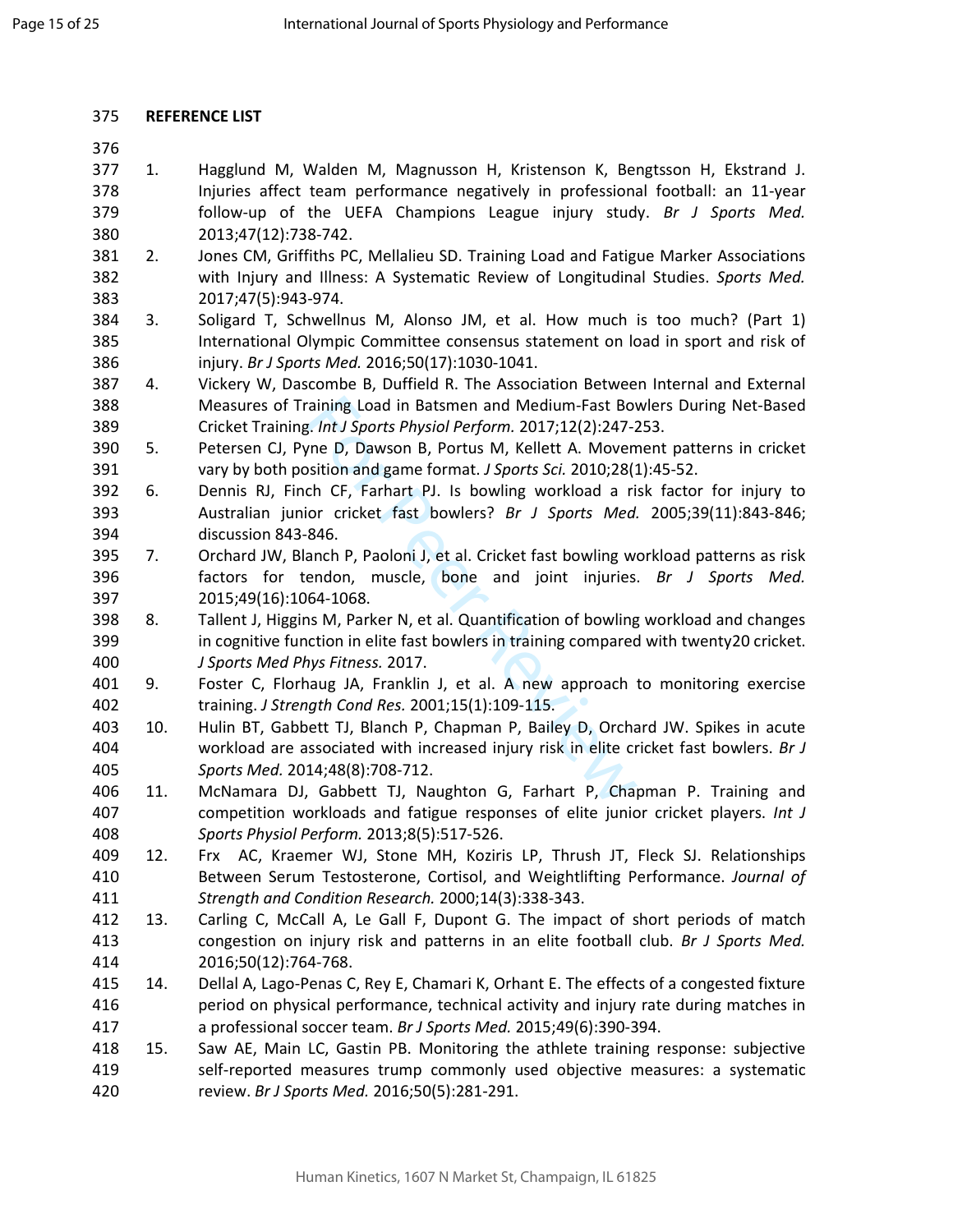| 421<br>422 | 16. | Winter EM, Maughan RJ. Requirements for ethics approvals. J Sports Sci.<br>2009;27(10):985.                                                                              |
|------------|-----|--------------------------------------------------------------------------------------------------------------------------------------------------------------------------|
| 423        | 17. | McLean BD, Coutts AJ, Kelly V, McGuigan MR, Cormack SJ. Neuromuscular,                                                                                                   |
| 424        |     | endocrine, and perceptual fatigue responses during different length between-match                                                                                        |
| 425        |     | microcycles in professional rugby league players. Int J Sports Physiol Perform.                                                                                          |
| 426        |     | 2010;5(3):367-383.                                                                                                                                                       |
| 427        | 18. | Orchard JW, Ranson C, Olivier B, et al. International consensus statement on injury                                                                                      |
| 428        |     | surveillance in cricket: a 2016 update. Br J Sports Med. 2016;50(20):1245-1251.                                                                                          |
| 429        | 19. | Rae K, Orchard J. The Orchard Sports Injury Classification System (OSICS) version 10.                                                                                    |
| 430        |     | Clin J Sport Med. 2007;17(3):201-204.                                                                                                                                    |
| 431        | 20. | Williams S, West S, Cross MJ, Stokes KA. Better way to determine the acute:chronic                                                                                       |
| 432        |     | workload ratio? Br J Sports Med. 2016.                                                                                                                                   |
| 433        | 21. | Murray NB, Gabbett TJ, Townshend AD, Blanch P. Calculating acute: chronic workload                                                                                       |
| 434        |     | ratios using exponentially weighted moving averages provides a more sensitive                                                                                            |
| 435        |     | indicator of injury likelihood than rolling averages. Br J Sports Med. 2017;51(9):749-                                                                                   |
| 436        |     | 754.                                                                                                                                                                     |
| 437        | 22. | Lolli L, Batterham AM, Hawkins R, et al. Mathematical coupling causes spurious                                                                                           |
| 438        |     | correlation within the conventional acute-to-chronic workload ratio calculations. Br J                                                                                   |
| 439        |     | Sports Med. 2017.                                                                                                                                                        |
| 440        | 23. | Hopkins WG, Marshall SW, Batterham AM, Hanin J. Progressive statistics for studies                                                                                       |
| 441        |     | in sports medicine and exercise science. Med Sci Sports Exerc. 2009;41(1):3-13.                                                                                          |
| 442        | 24. | Hopkins WG, Marshall SW, Quarrie KL, Hume PA. Risk factors and risk statistics for                                                                                       |
| 443        |     | sports injuries. Clin J Sport Med. 2007;17(3):208-210.                                                                                                                   |
| 444        | 25. | Batterham AM, Hopkins WG. Making meaningful inferences about magnitudes. Int J                                                                                           |
| 445        |     | Sports Physiol Perform. 2006;1(1):50-57.                                                                                                                                 |
| 446        | 26. | Hopkins WG. A spreadsheet for deriving a confidence interval, mechanistic inference                                                                                      |
| 447        |     | and clinical inference from a p value. Sportscience. 2007;11:16-20.                                                                                                      |
| 448        | 27. | Cross MJ, Williams S, Trewartha G, Kemp SP, Stokes KA. The Influence of In-Season                                                                                        |
| 449        |     | Training Loads on Injury Risk in Professional Rugby Union. Int J Sports Physiol                                                                                          |
| 450        |     | Perform. 2016;11(3):350-355.                                                                                                                                             |
| 451<br>452 | 28. | Malone JJ, Di Michele R, Morgans R, Burgess D, Morton JP, Drust B. Seasonal<br>training-load quantification in elite English premier league soccer players. Int J Sports |
| 453        |     | Physiol Perform. 2015;10(4):489-497.                                                                                                                                     |
| 454        | 29. | Malone S, Hughes B, Doran DA, Collins K, Gabbett TJ. Can the workload-injury                                                                                             |
| 455        |     | relationship be moderated by improved strength, speed and repeated- sprint                                                                                               |
| 456        |     | qualities? Journal of Science and Medicine in Sport. 2018.                                                                                                               |
| 457        | 30. | Rogalski B, Dawson B, Heasman J, Gabbett TJ. Training and game loads and injury risk                                                                                     |
| 458        |     | in elite Australian footballers. J Sci Med Sport. 2013;16(6):499-503.                                                                                                    |
| 459        | 31. | Warren A, Williams S, McCaig S, Trewartha G. High acute: chronic workloads are                                                                                           |
| 460        |     | associated with injury in England & Wales Cricket Board Development Programme                                                                                            |
| 461        |     | fast bowlers. J Sci Med Sport. 2018;21(1):40-45.                                                                                                                         |
| 462        | 32. | Hulin BT, Gabbett TJ, Lawson DW, Caputi P, Sampson JA. The acute: chronic workload                                                                                       |
| 463        |     | ratio predicts injury: high chronic workload may decrease injury risk in elite rugby                                                                                     |
| 464        |     | league players. Br J Sports Med. 2015.                                                                                                                                   |
| 465        | 33. | Carey DL, Blanch P, Ong KL, Crossley KM, Crow J, Morris ME. Training loads and                                                                                           |
| 466        |     | injury risk in Australian football-differing acute: chronic workload ratios influence                                                                                    |
| 467        |     | match injury risk. Br J Sports Med. 2017;51(16):1215-1220.                                                                                                               |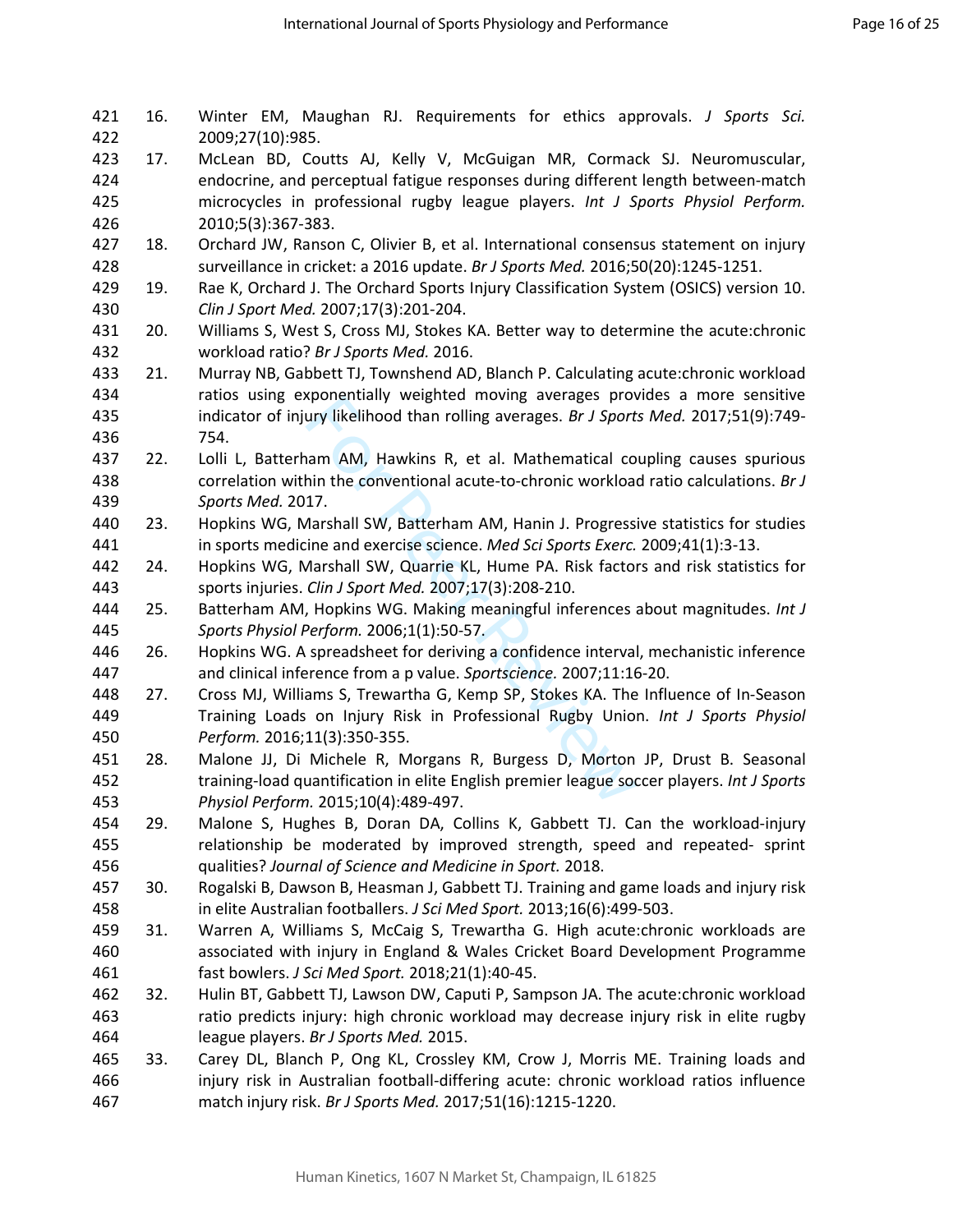For Contraction 468 34. Coutts AJ, Wallace LK, Slattery KM. Monitoring changes in performance, physiology, 469 biochemistry, and psychology during overreaching and recovery in triathletes. *Int J Sports Med.* 2007;28(2):125-134. 471 35. Coutts AJ, Reaburn P. Monitoring changes in rugby league players' perceived stress 472 and recovery during intensified training. *Percept Mot Skills.* 2008;106(3):904-916. 473 36. Thornton HR, Delaney JA, Duthie GM, et al. Predicting Self-Reported Illness for 474 Professional Team-Sport Athletes. *Int J Sports Physiol Perform.* 2016;11(4):543-550. 475 37. von Rosen P, Frohm A, Kottorp A, Friden C, Heijne A. Multiple factors explain injury 476 risk in adolescent elite athletes: Applying a biopsychosocial perspective. *Scand J Med Sci Sports.* 2017;27(12):2059-2069. 478 38. Diefenbach MA, Weinstein ND, O'Reilly J. Scales for assessing perceptions of health 479 hazard susceptibility. *Health Educ Res.* 1993;8(2):181-192. 480 39. Vgontzas AN, Zoumakis E, Bixler EO, et al. Adverse effects of modest sleep restriction 481 on sleepiness, performance, and inflammatory cytokines. *J Clin Endocrinol Metab.*  482 2004;89(5):2119-2126.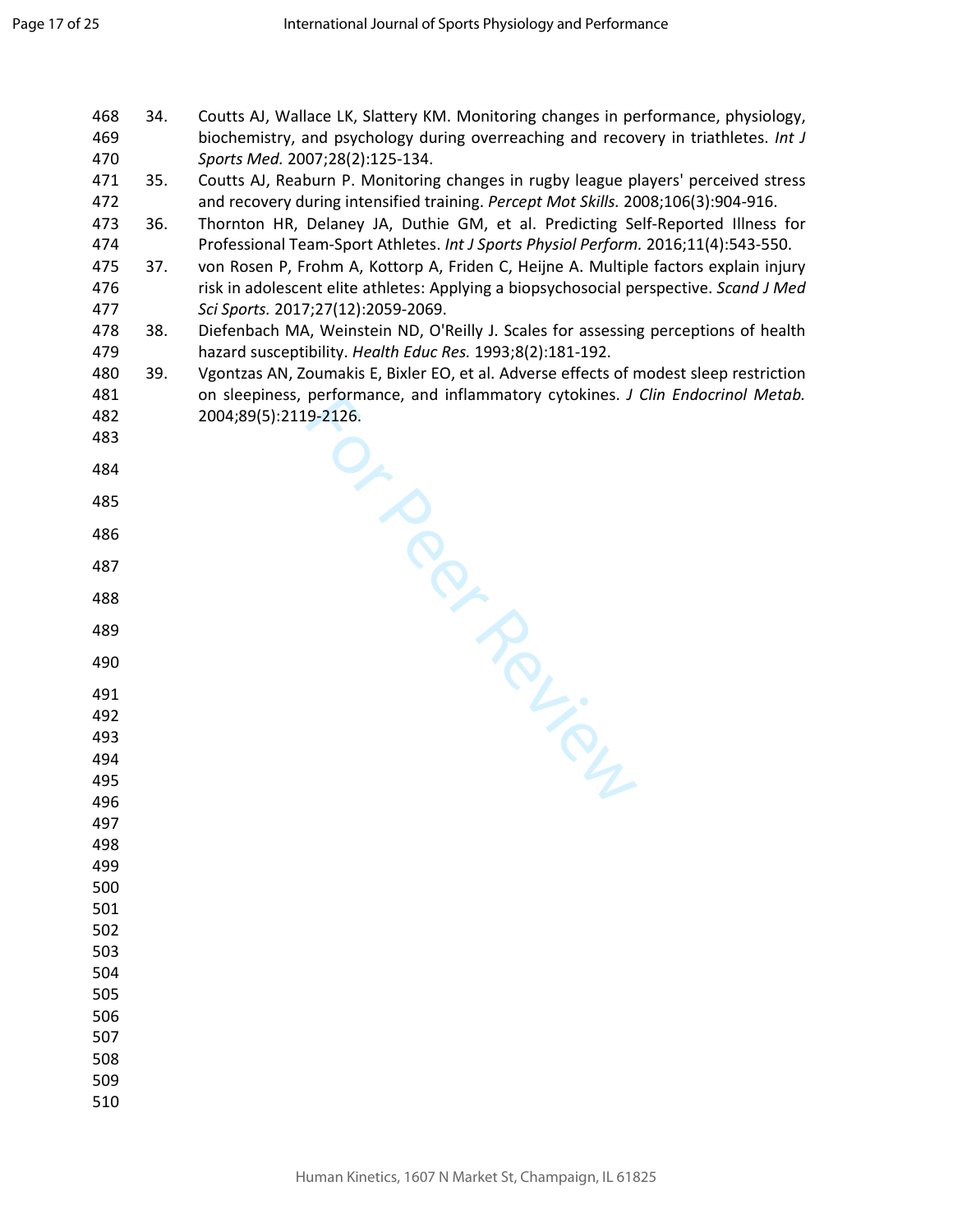- 
- 
- 
- 

**Table 1.** Change in injury risk associated with a 2SD improvement in self-reported wellness

- 515 indicator.
- 
- 

| <b>Wellness</b>       | <b>Relative risk</b> | <b>Lower CL</b> | <b>Upper CL</b> | <b>Inference</b>      | P-value |
|-----------------------|----------------------|-----------------|-----------------|-----------------------|---------|
| <b>Total wellness</b> | 0.96                 | 0.82            | 1.13            | Unclear               | 0.70    |
| Sleep duration        | 0.98                 | 0.83            | 1.16            | Unclear               | 0.87    |
| Sleep quality         | 0.89                 | 0.76            | 1.05            | Possibly $\downarrow$ | 0.25    |
| Body feeling          | 0.91                 | 0.77            | 1.08            | Possibly trivial      | 0.35    |
| Cold symptoms         | 0.86                 | 0.72            | 1.02            | Possibly $\downarrow$ | 0.15    |
| Mood                  | 1.00                 | 0.84            | 1.18            | Unclear               | 0.98    |

Per Person

Human Kinetics, 1607 N Market St, Champaign, IL 61825

| --- |  |
|-----|--|
| 519 |  |
| 520 |  |
| 521 |  |
| 522 |  |
| 523 |  |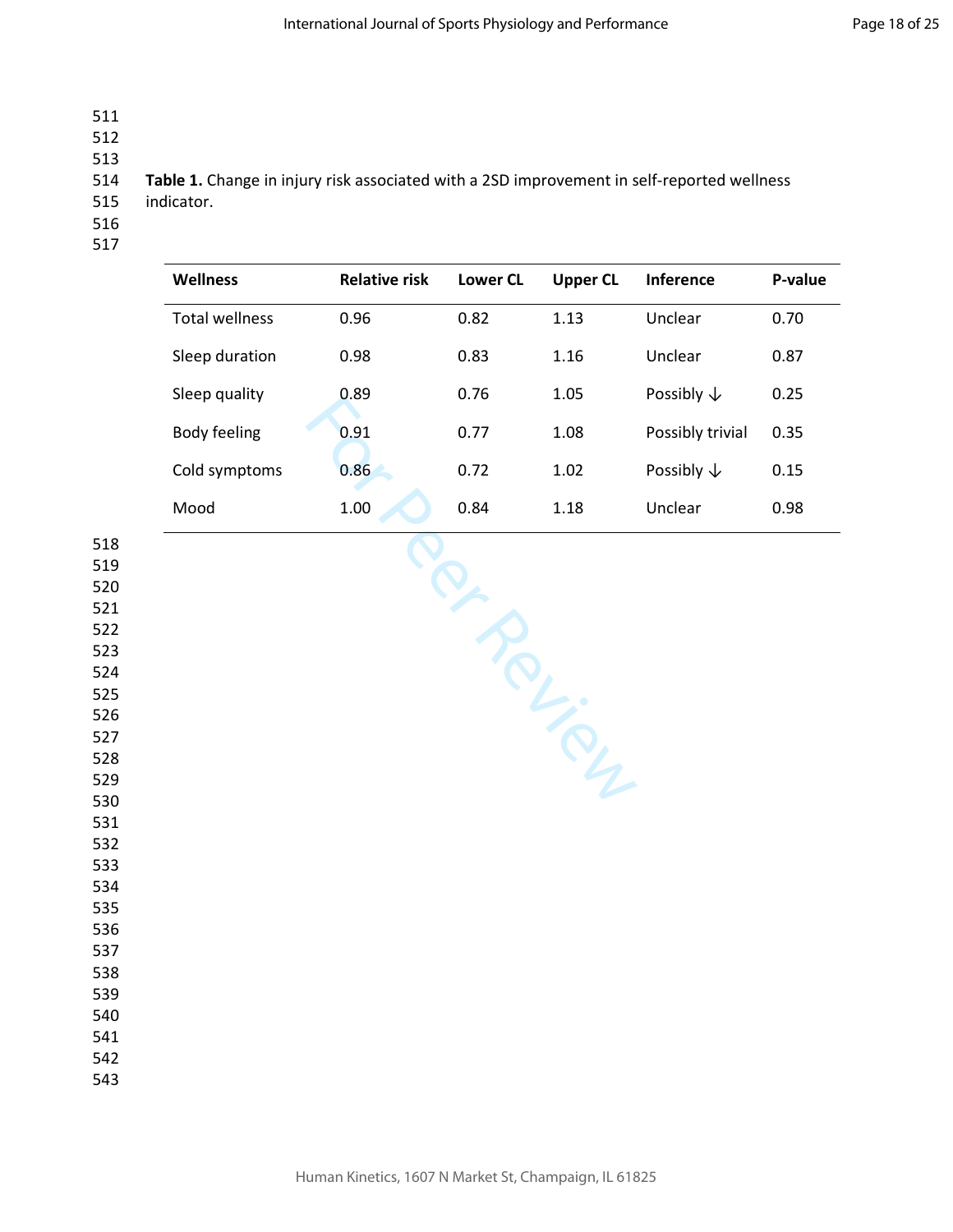## **Table 2.** Acute and chronic workloads express as AU and z-scores

|                                   | Z-Score          | sRPE AU's   |
|-----------------------------------|------------------|-------------|
| <b>Acute Workload (3 Days)</b>    |                  |             |
| Low                               | $<-0.45$         | 523 - 1322  |
| Medium                            | -0.45 to 0.35    | 1323 - 2124 |
| High                              | >0.35            | >2125       |
| <b>Chronic Workload (14 Days)</b> |                  |             |
| Low                               | $<-0.40$         | 2051 - 5128 |
| Medium                            | $-0.4$ to $0.67$ | 5129 - 7211 |
| High                              | >0.67            | >7212       |
|                                   |                  |             |
|                                   |                  |             |
|                                   |                  |             |
|                                   |                  |             |
|                                   |                  |             |
|                                   |                  |             |
|                                   |                  |             |
|                                   |                  |             |
|                                   |                  |             |
|                                   |                  |             |
|                                   |                  |             |
|                                   |                  |             |
|                                   |                  |             |
|                                   |                  |             |
|                                   |                  |             |
|                                   |                  |             |
|                                   |                  |             |
|                                   |                  |             |
|                                   |                  |             |
|                                   |                  |             |
|                                   |                  |             |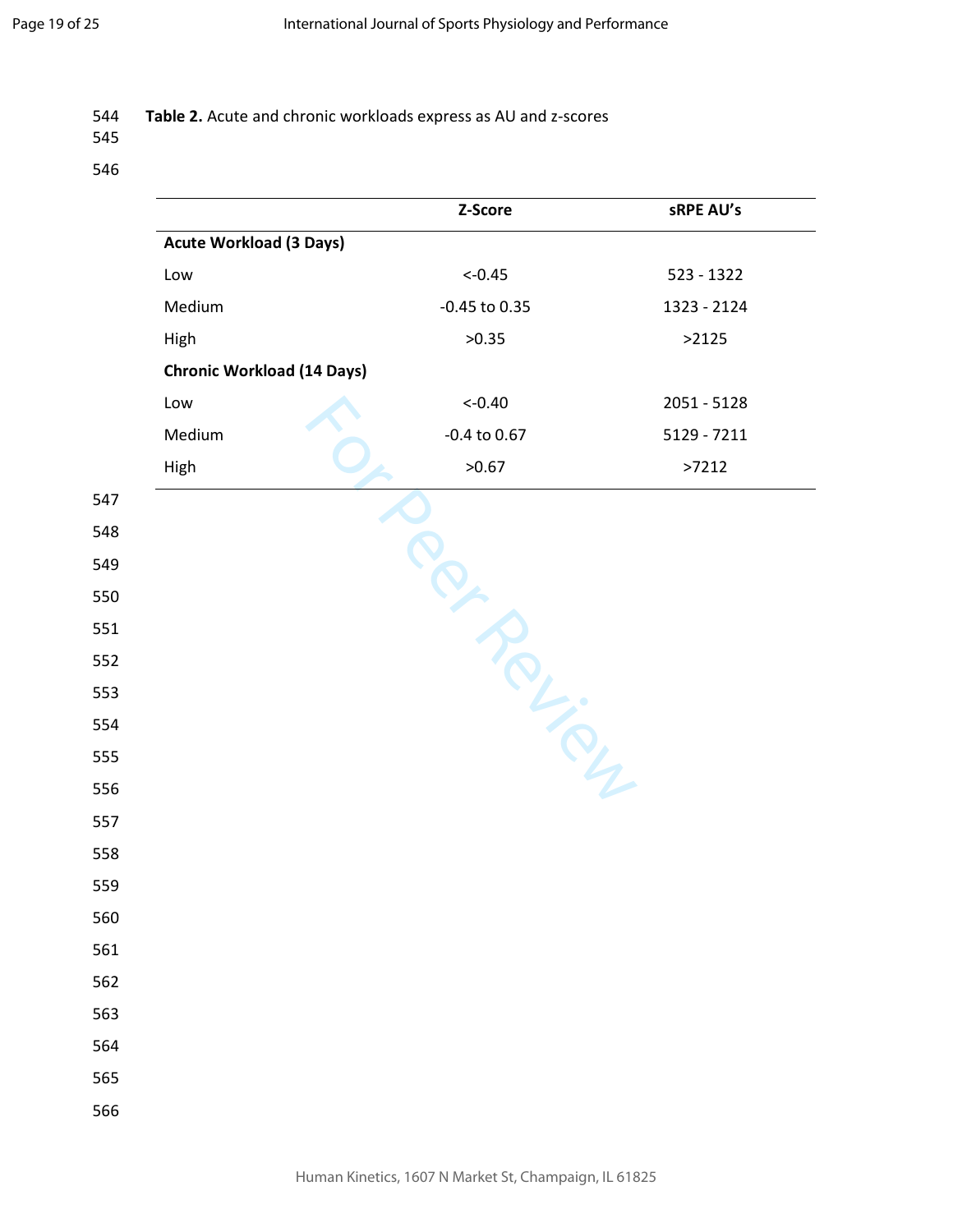## **Table 3.** Predicated probability of injury expressed relative to z-scores.

|                        | <b>Relative risk</b> | <b>Lower CL</b> | <b>Upper CL</b> | Inference     | P-value |
|------------------------|----------------------|-----------------|-----------------|---------------|---------|
| 3-day load z-score     |                      |                 |                 |               |         |
| Low $(< -0.45)$        | 1.00 (ref)           |                 |                 |               |         |
| Medium (-0.45 to 0.35) | 1.18                 | 0.73            | 1.93            | Unclear       | 0.56    |
| High (>0.35)           | 2.40                 | 1.57            | 3.66            | Most likely 个 | 0.0007  |
| 14-day load z-score    |                      |                 |                 |               |         |
| Low (<-0.40)           | $1.00$ (ref)         |                 |                 |               |         |
| Medium (-0.40 to 0.67) | 1.18                 | 0.82            | 1.71            | Unclear       | 0.46    |
| High (>0.67)           | 1.89                 | 1.26            | 2.85            | Most likely 个 | 0.01    |
|                        |                      |                 |                 |               |         |
|                        |                      |                 |                 |               |         |
|                        |                      |                 |                 |               |         |
|                        |                      |                 |                 |               |         |
|                        |                      |                 |                 |               |         |
|                        |                      |                 |                 |               |         |
|                        |                      |                 |                 |               |         |
|                        |                      |                 |                 |               |         |
|                        |                      |                 |                 |               |         |
|                        |                      |                 |                 |               |         |
|                        |                      |                 |                 |               |         |
|                        |                      |                 |                 |               |         |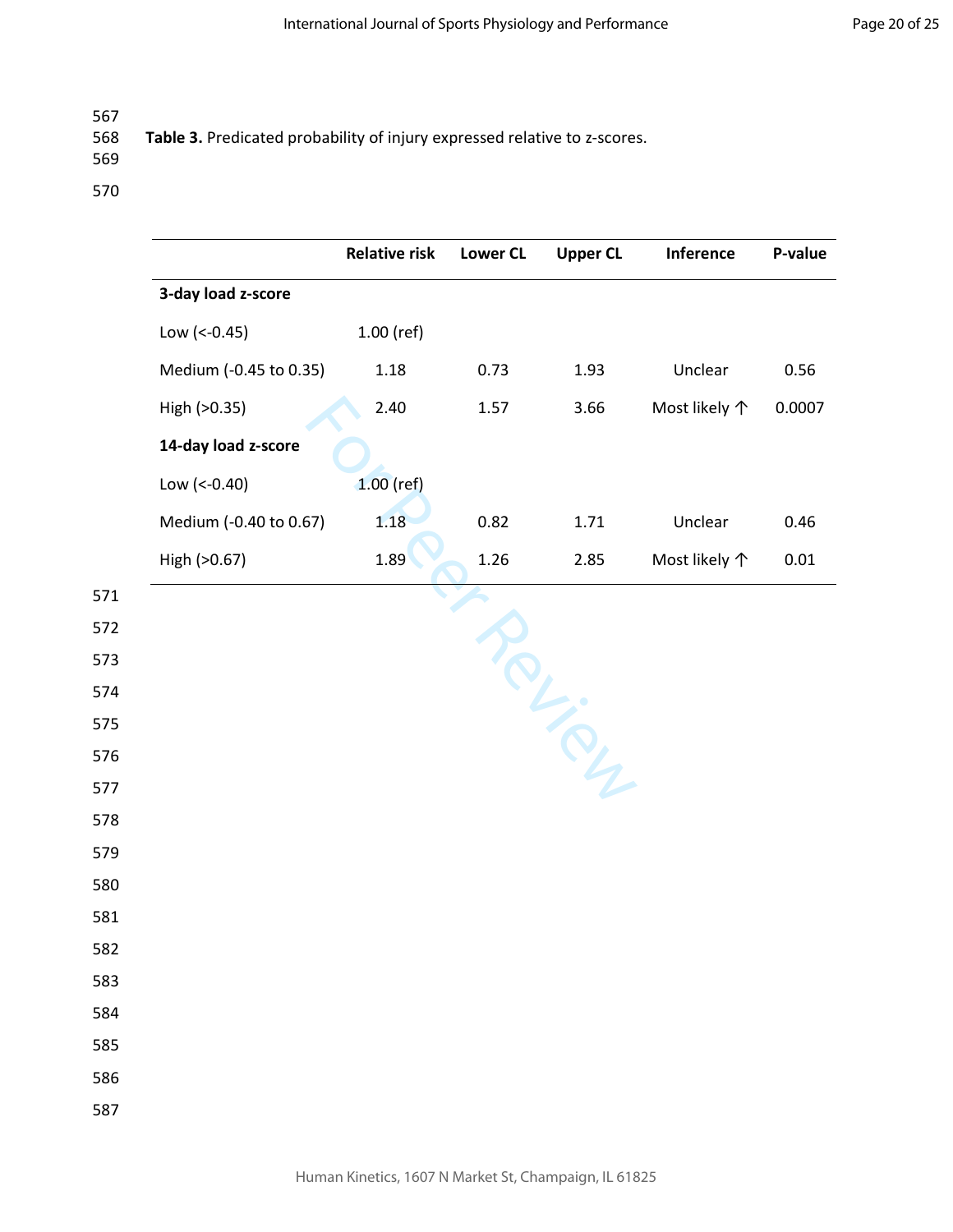- 588
- 589
- 590 **Table 4.** Predicted probability of injury risk.
- 591
- 592
- 593

|     | Acute:chronic workload | <b>Relative risk</b> | <b>Lower CL</b> | <b>Upper CL</b> | Inference | P-value |
|-----|------------------------|----------------------|-----------------|-----------------|-----------|---------|
|     | Low (<0.80)            | $1.00$ (ref)         |                 |                 |           |         |
|     | Medium (0.80 to 1.30)  | 0.99                 | 0.64            | 1.56            | Unclear   | 0.99    |
|     | High (>1.30)           | $1.01\,$             | 0.65            | 1.58            | Unclear   | 0.96    |
| 594 |                        |                      |                 |                 |           |         |
| 595 |                        |                      |                 |                 |           |         |
| 596 |                        |                      |                 |                 |           |         |
| 597 |                        |                      |                 |                 |           |         |
| 598 |                        |                      |                 |                 |           |         |
| 599 |                        |                      |                 |                 |           |         |
| 600 |                        |                      |                 |                 |           |         |
| 601 |                        |                      |                 |                 |           |         |
|     |                        |                      |                 |                 |           |         |
|     |                        |                      |                 |                 |           |         |
|     |                        |                      |                 |                 |           |         |
|     |                        |                      |                 |                 |           |         |
|     |                        |                      |                 |                 |           |         |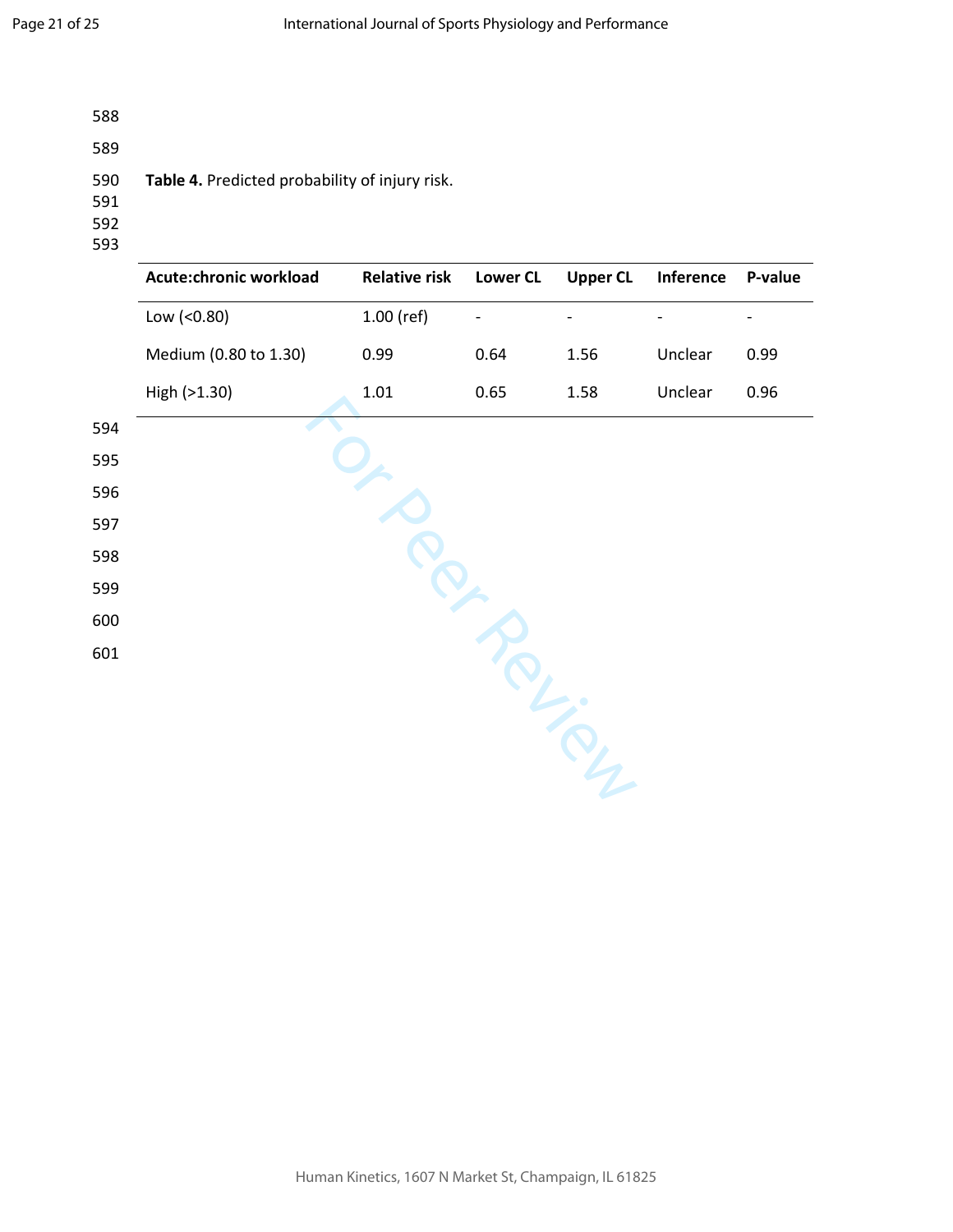### **Figure Legends**

**Figure 1.** Acute, chronic and acute chronic workload ratio probability of injury.

**Figure 2.** Acute, chronic and acute to chronic workload ratios association with injury risk.

**Figure 3.** Relationship between chronic workloads and injury risk in the subsequent week for each individual. Primary role is defined. BAT = Batsmant; PB = Pace Bowler; SP = Seam Bowler; WK = Wicket Keeper.

MERCY ROLL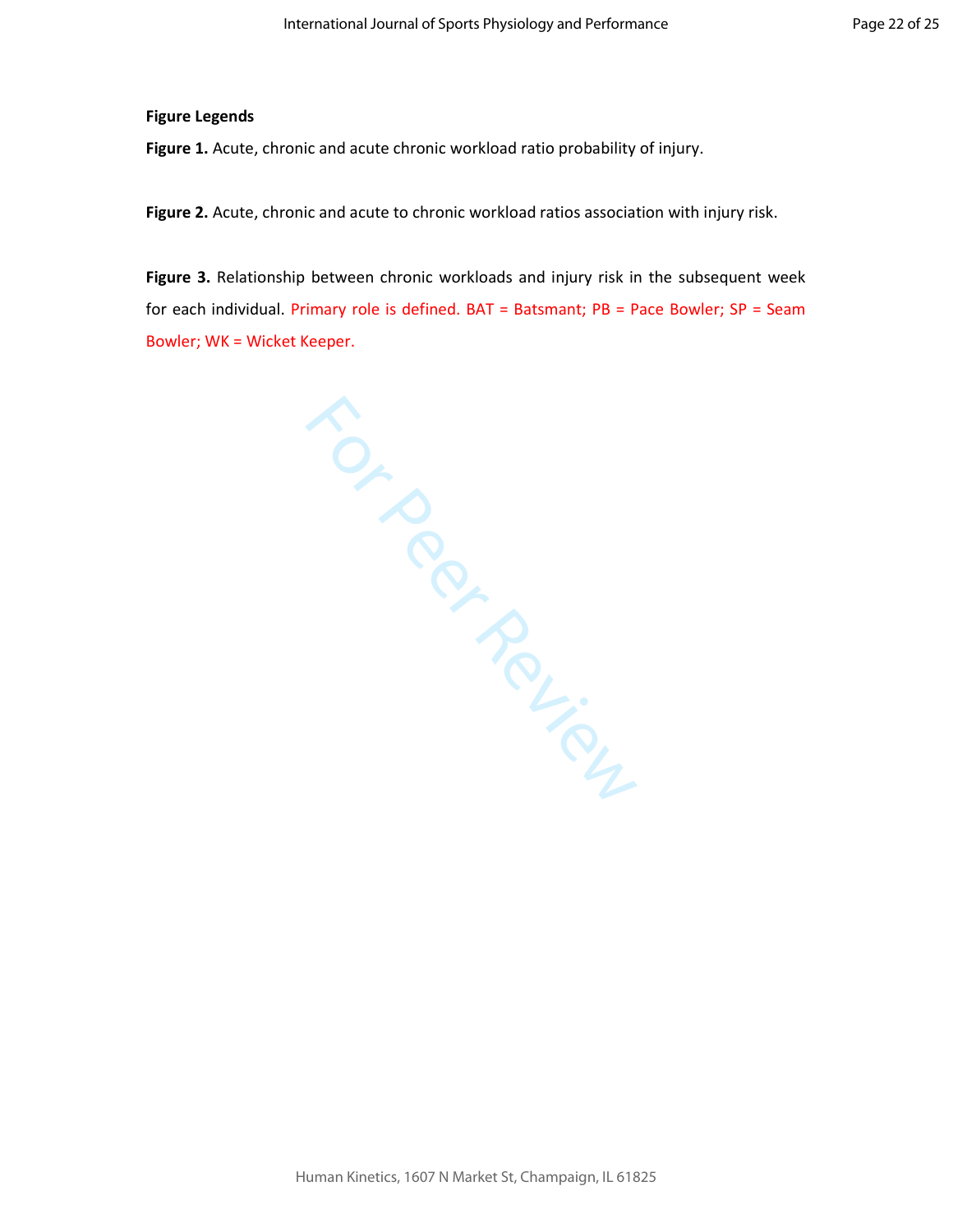



99x299mm (300 x 300 DPI)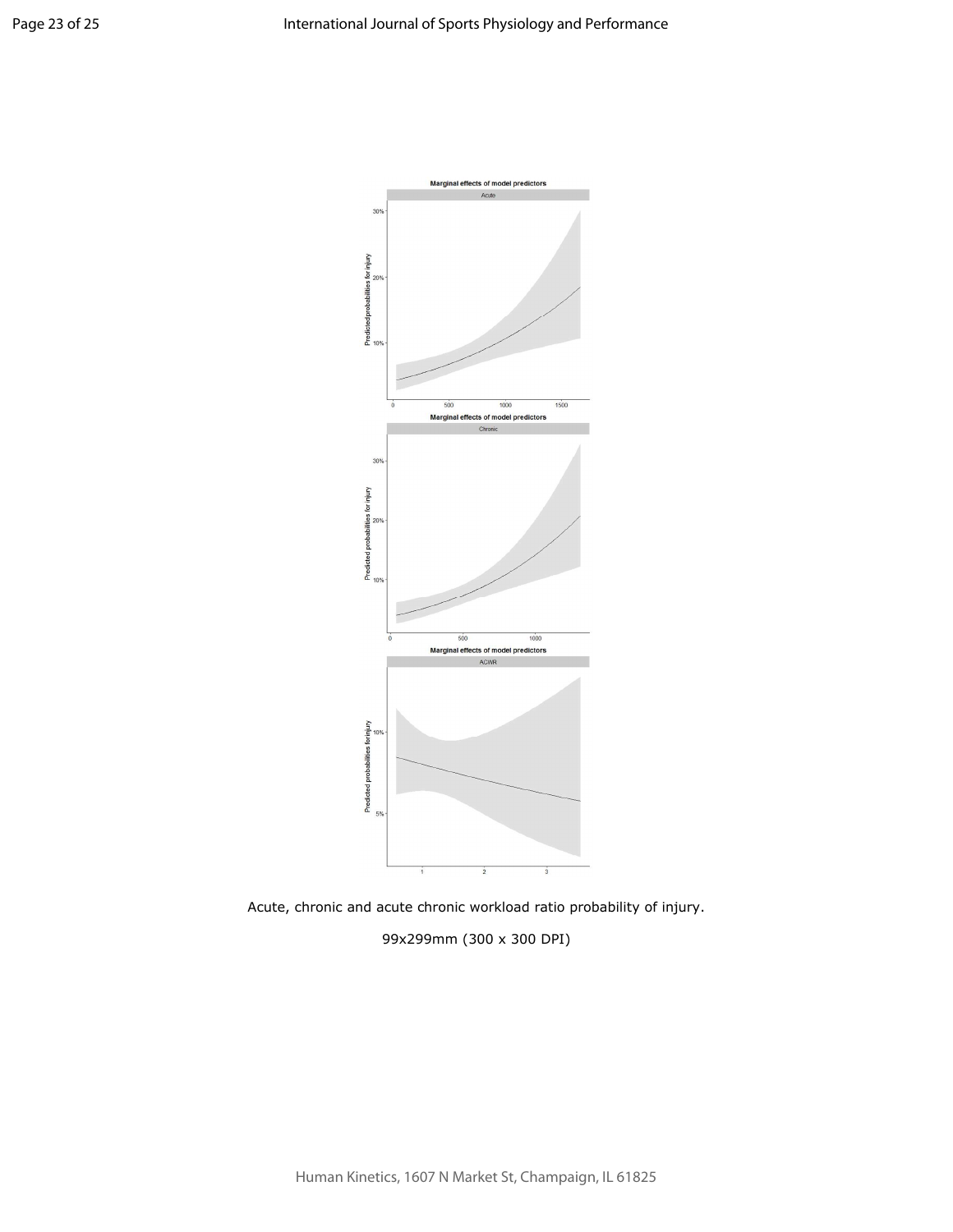

Acute, chronic and acute to chronic workload ratios association with injury risk.

129x129mm (300 x 300 DPI)